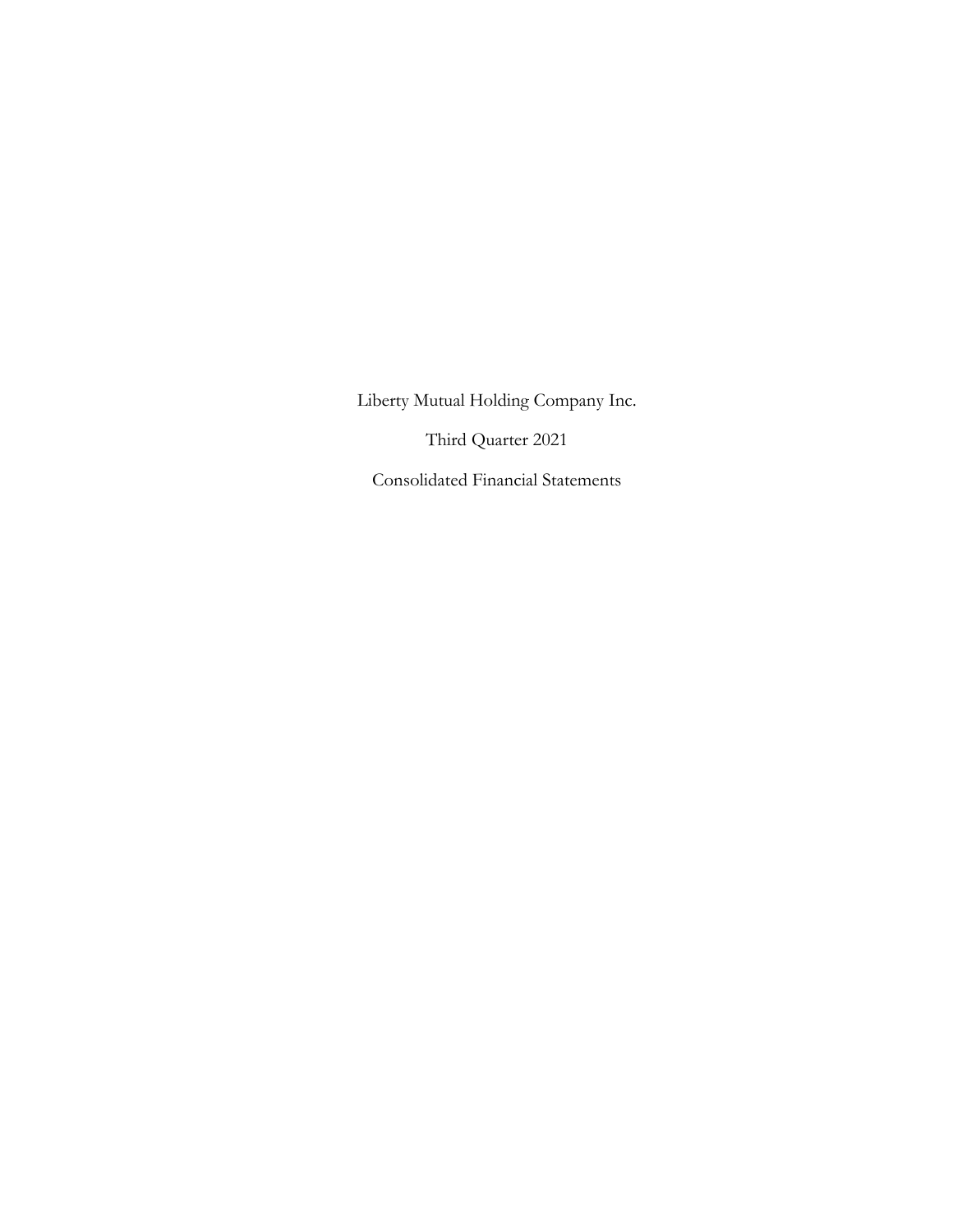# **Consolidated Statements of Income**

# **(dollars in millions)**

|                                                                                                                                                                            | <b>Three Months Ended</b><br>September 30, |        | <b>Nine Months Ended</b><br>September 30, |        |          |                |    |          |
|----------------------------------------------------------------------------------------------------------------------------------------------------------------------------|--------------------------------------------|--------|-------------------------------------------|--------|----------|----------------|----|----------|
|                                                                                                                                                                            |                                            | 2021   | 2020                                      |        | 2021     |                |    | 2020     |
| Revenues                                                                                                                                                                   |                                            |        |                                           |        |          |                |    |          |
| Premiums earned                                                                                                                                                            | \$                                         | 10,672 | \$10,075                                  |        | \$31,051 |                |    | \$29,282 |
| Net investment income                                                                                                                                                      |                                            | 1,411  |                                           | 915    |          | 4,112          |    | 1,641    |
| Fee and other revenues                                                                                                                                                     |                                            | 267    |                                           | 162    |          | 733            |    | 702      |
| Net realized gains                                                                                                                                                         |                                            | 20     |                                           | 219    |          | 83             |    | 375      |
| Total revenues                                                                                                                                                             |                                            | 12,370 | 11,371                                    |        |          | 35,979         |    | 32,000   |
| Claims, Benefits and Expenses                                                                                                                                              |                                            |        |                                           |        |          |                |    |          |
| Benefits, claims and claim adjustment expenses                                                                                                                             |                                            | 8,022  |                                           | 7,600  |          | 22,398         |    | 21,148   |
| Operating costs and expenses                                                                                                                                               |                                            | 1,711  |                                           | 1,662  |          | 5,216          |    | 5,379    |
| Amortization of deferred policy acquisition costs                                                                                                                          |                                            | 1,701  |                                           | 1,460  |          | 4,798          |    | 4,308    |
| Interest expense                                                                                                                                                           |                                            | 119    |                                           | 112    |          | 354            |    | 328      |
| Interest credited to policyholders                                                                                                                                         |                                            | 9      |                                           | 9      |          | 26             |    | 25       |
| Total claims, benefits and expenses                                                                                                                                        |                                            | 11,562 | 10,843                                    |        |          | 32,792         |    | 31,188   |
| Ironshore acquisition & integration costs                                                                                                                                  |                                            | (4)    |                                           | (5)    |          | (13)           |    | (16)     |
| Restructuring costs                                                                                                                                                        |                                            | (36)   |                                           | (28)   |          | (147)          |    | (30)     |
| Unit linked life insurance                                                                                                                                                 |                                            | (7)    |                                           | (22)   |          | (95)           |    | 21       |
| Income from continuing operations before income tax expense and non-controlling interest                                                                                   |                                            | 761    |                                           | 473    |          | 2,932          |    | 787      |
| Income tax expense                                                                                                                                                         |                                            | 39     |                                           | $70\,$ |          | 584            |    | 170      |
| Consolidated net income from continuing operations                                                                                                                         |                                            | 722    |                                           | 403    |          | 2,348          |    | 617      |
| Discontinued operations (net of income tax (expense) benefit of \$0, \$(2), \$0, and \$2 for the<br>three and nine months ended September 30, 2021 and 2020, respectively) |                                            |        |                                           | (6)    |          |                |    | (19)     |
| Consolidated net income                                                                                                                                                    |                                            | 722    |                                           | 397    |          | 2,348          |    | 598      |
| Less: Net income attributable to non-controlling interest                                                                                                                  |                                            | 1      |                                           |        |          | $\overline{c}$ |    | 2        |
| Net income attributable to Liberty Mutual Holding Company Inc.                                                                                                             |                                            | 721    | \$                                        | 397    | \$       | 2,346          | \$ | 596      |
| <b>Net Realized Gains</b>                                                                                                                                                  |                                            | 2021   | 2020                                      |        | 2021     |                |    | 2020     |
| Other-than-temporary impairment losses                                                                                                                                     | \$                                         | (87)   | \$                                        | (18)   | \$       | (602)          | \$ | (298)    |
| Other net realized gain                                                                                                                                                    |                                            | 92     |                                           | 147    |          | 337            |    | 767      |
| Valuation changes on equity investments, derivatives, other                                                                                                                |                                            | 15     |                                           | 90     |          | 348            |    | (94)     |
| Total net realized gains                                                                                                                                                   | \$                                         | 20     | \$                                        | 219    | \$       | 83             | \$ | 375      |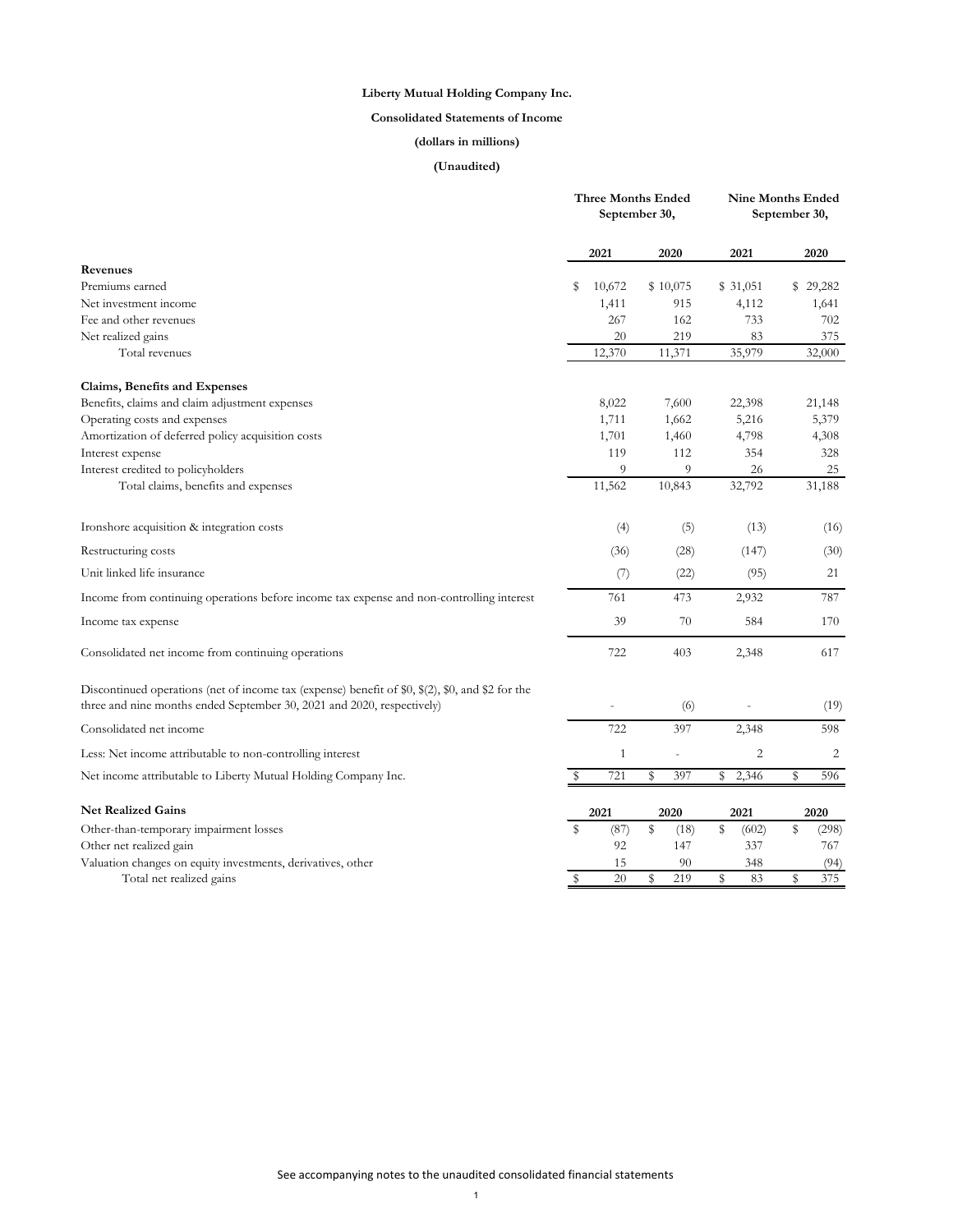# **Consolidated Statements of Comprehensive Income**

# **(dollars in millions)**

|                                                    | <b>Three Months Ended</b><br>September 30, |             | <b>Nine Months Ended</b><br>September 30, |          |   |       |  |
|----------------------------------------------------|--------------------------------------------|-------------|-------------------------------------------|----------|---|-------|--|
|                                                    | 2021                                       | <b>2020</b> |                                           | 2021     |   | 2020  |  |
| Consolidated net income                            | 722                                        | 397<br>SS.  |                                           | 2,348    | S | 598   |  |
| Other comprehensive (loss) income, net of taxes:   |                                            |             |                                           |          |   |       |  |
| Unrealized (losses) gains on securities            | 367                                        | 265         |                                           | (1, 184) |   | 1,023 |  |
| Foreign currency translation and other adjustments | (90)                                       | 10          |                                           | (22)     |   | (111) |  |
| Other comprehensive (loss) income, net of taxes:   | 457)                                       | 275         |                                           | (1,206)  |   | 912   |  |
| Comprehensive income                               | 265                                        | 672         |                                           | 1,142    |   | 1,510 |  |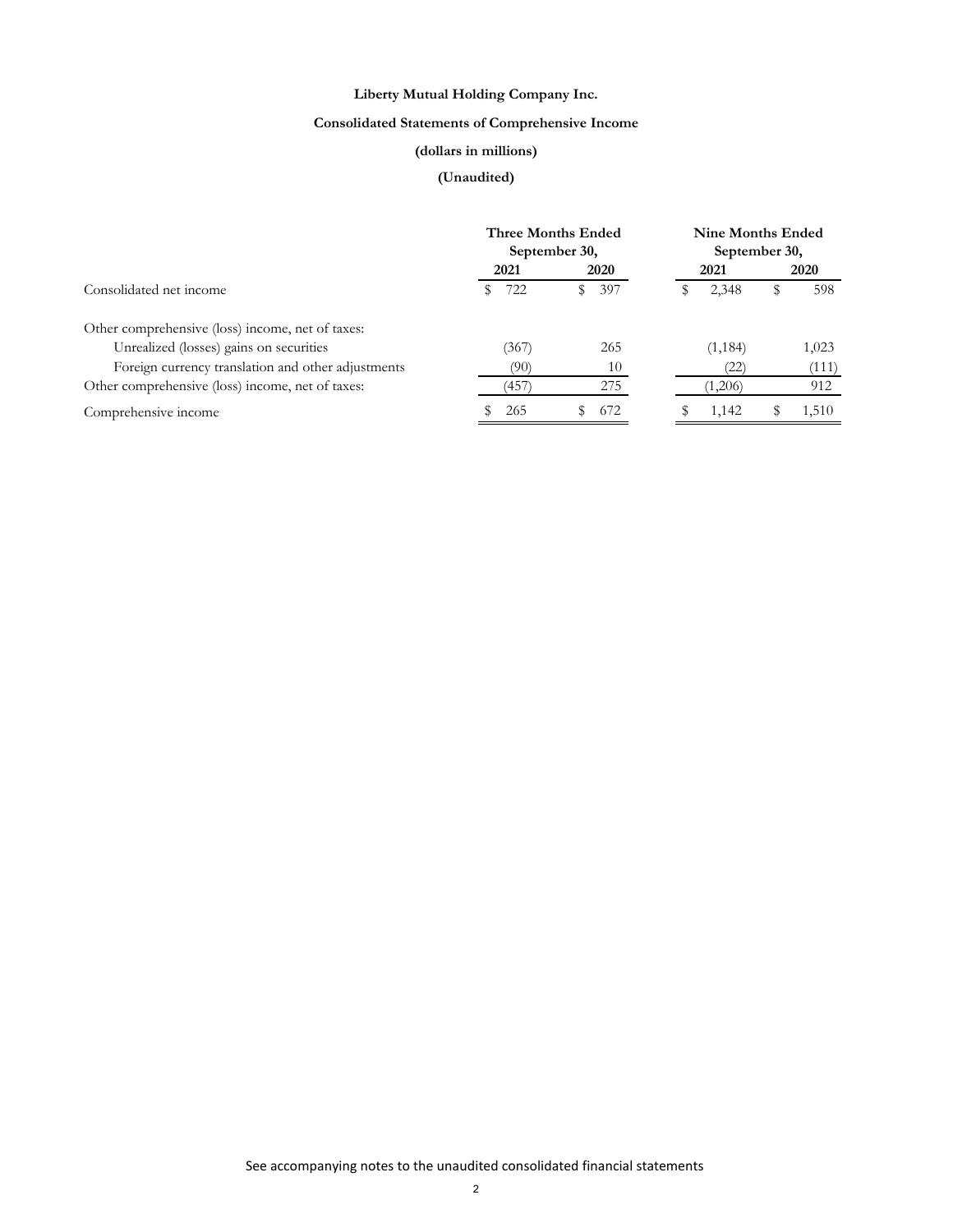# **Consolidated Balance Sheets**

# **(dollars in millions)**

|                                                                                               | September 30,<br>2021 | December 31,<br>2020 |
|-----------------------------------------------------------------------------------------------|-----------------------|----------------------|
| Assets:                                                                                       |                       |                      |
| Investments                                                                                   |                       |                      |
| Fixed maturities, available for sale, at fair value (amortized cost of \$71,358 and \$67,614) | 73,475                | 71,301               |
| Equity securities, at fair value                                                              | 2,955                 | 2,572                |
| Short-term investments                                                                        | 291                   | 276                  |
| Commercial mortgage loans                                                                     | 2,172                 | 2,219                |
| Other investments                                                                             | 12,535                | 9,387                |
| Total investments                                                                             | 91,428                | 85,755               |
| Cash and cash equivalents                                                                     | 10,880                | 8,224                |
| Premium and other receivables                                                                 | 14,974                | 14,367               |
| Reinsurance recoverables                                                                      | 17,096                | 16,163               |
| Accounts receivable                                                                           | 1,650                 | 3,458                |
| Deferred acquisition costs                                                                    | 3,941                 | 3,766                |
| Goodwill                                                                                      | 5,686                 | 5,733                |
| Prepaid reinsurance premiums                                                                  | 2,167                 | 1,877                |
| Other assets                                                                                  | 7,205                 | 6,034                |
| Total assets                                                                                  | 155,027               | 145,377              |
| Liabilities:                                                                                  |                       |                      |
| Unpaid claims and claim adjustment expenses and future policy benefits:                       |                       |                      |
| Property and casualty                                                                         | 70,873                | 67,465               |
| Life                                                                                          | 1,955                 | 2,108                |
| Other policyholder funds and benefits payable                                                 | 14                    | 15                   |
| Unearned premiums                                                                             | 24,974                | 23,281               |
| Funds held under reinsurance treaties                                                         | 360                   | 327                  |
| Short-term debt                                                                               | 473                   | 330                  |
| Long-term debt                                                                                | 9,214                 | 8,497                |
| Deferred tax liability                                                                        | 71                    | 219                  |
| Accrued postretirement and pension benefits                                                   | 3,371                 | 3,469                |
| Payable for investments purchased and loaned                                                  | 5,575                 | 3,410                |
| Other liabilities                                                                             | 11,048                | 10,299               |
| Total liabilities                                                                             | 127,928               | 119,420              |
| Equity:                                                                                       |                       |                      |
| Unassigned equity                                                                             | 28,054                | 25,708               |
| Accumulated other comprehensive (loss) income                                                 | (987)                 | 218                  |
| Total policyholders' equity                                                                   | 27,067                | 25,926               |
| Non-controlling interest                                                                      | 32                    | 31                   |
| Total equity                                                                                  | 27,099                | 25,957               |
| Total liabilities and equity                                                                  | 155,027               | 145,377              |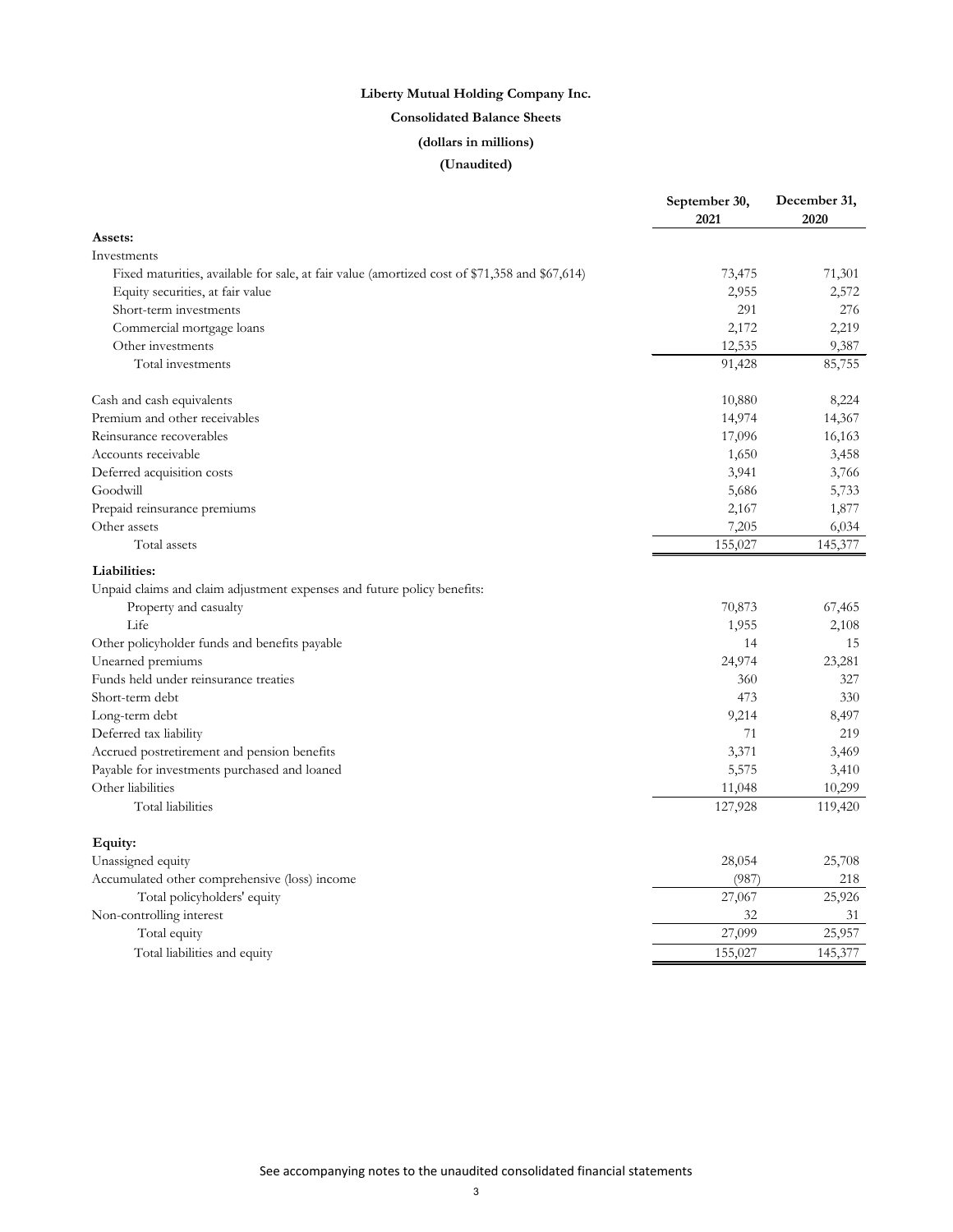# **Consolidated Statements of Changes in Total Equity**

# **(dollars in millions)**

|                                                 | Nine Months ended<br>September 30, |             |
|-------------------------------------------------|------------------------------------|-------------|
|                                                 | 2021                               | <b>2020</b> |
| Balance at beginning of the year                | \$25,957                           | \$ 23,619   |
| Comprehensive income:                           |                                    |             |
| Consolidated net income                         | 2,348                              | 598         |
| Other comprehensive (loss) income, net of taxes | (1,206)                            | 912         |
| Total comprehensive income                      | 1,142                              | 1,510       |
| Balance at end of the period                    | 27,099                             | \$25,129    |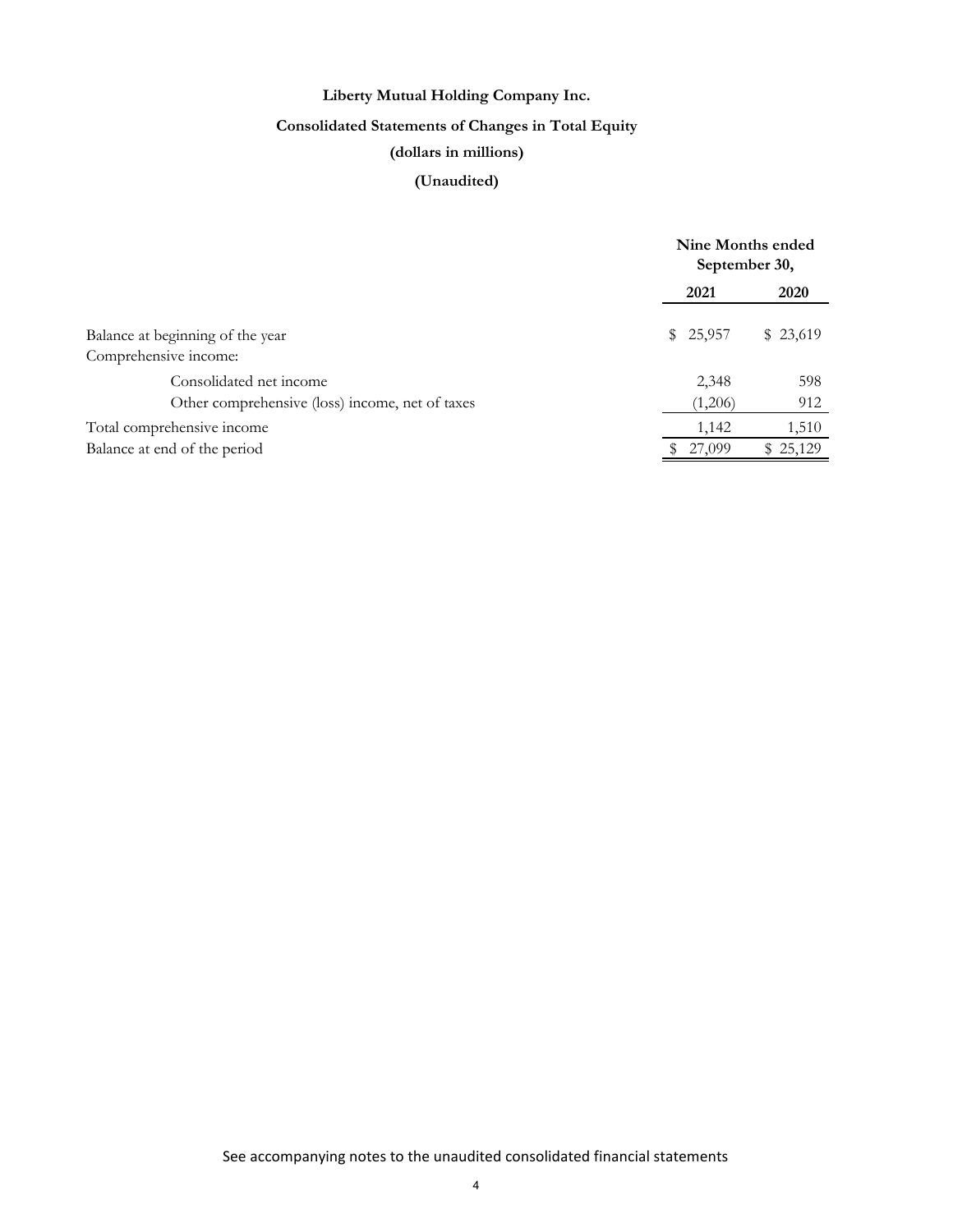# **Consolidated Statements of Cash Flows**

# **(dollars in millions)**

|                                                                                                   | <b>Nine Months Ended</b> |           |               |           |
|---------------------------------------------------------------------------------------------------|--------------------------|-----------|---------------|-----------|
|                                                                                                   |                          |           | September 30, |           |
|                                                                                                   |                          | 2021      |               | 2020      |
| Cash flows from operating activities:<br>Consolidated net income                                  |                          |           |               |           |
|                                                                                                   | \$                       | 2,348     | S             | 598       |
| Less loss from Liberty Life Assurance Company of Boston, net of tax expense                       |                          |           |               | (19)      |
| Income from operations excluding Liberty Life Assurance Company of Boston discontinued operations |                          | 2,348     |               | 617       |
| Adjustments to reconcile consolidated net income to net cash                                      |                          |           |               |           |
| provided by operating activities:                                                                 |                          |           |               |           |
| Depreciation and amortization                                                                     |                          | 572       |               | 651       |
| Realized gains                                                                                    |                          | (83)      |               | (375)     |
| Undistributed private equity investment gains                                                     |                          | (2,658)   |               | (233)     |
| Premium, other receivables, and reinsurance recoverables                                          |                          | (1,937)   |               | (1,870)   |
| Deferred acquisition costs                                                                        |                          | (218)     |               | (175)     |
| Liabilities for insurance reserves                                                                |                          | 6,067     |               | 5,381     |
| Taxes payable, net of deferred                                                                    |                          | 445       |               | 22        |
| Other, net                                                                                        |                          | 145       |               | 888       |
| Total adjustments                                                                                 |                          | 2,333     |               | 4,289     |
| Net cash provided by operating activities                                                         |                          | 4,681     |               | 4,906     |
| Cash flows from investing activities:                                                             |                          |           |               |           |
| Purchases of investments                                                                          |                          | (56, 143) |               | (59, 727) |
| Sales and maturities of investments                                                               |                          | 51,088    |               | 56,198    |
| Property and equipment sold (purchased), net                                                      |                          | 46        |               | (110)     |
| Cash provided by disposals and acquisitions                                                       |                          |           |               | 12        |
| Other investing activities                                                                        |                          | (67)      |               | 566       |
| Net cash used in by investing activities                                                          |                          | (5,076)   |               | (3,061)   |
| Cash flows from financing activities:                                                             |                          |           |               |           |
| Net activity in policyholder accounts                                                             |                          | (68)      |               | (28)      |
| Debt financing, net                                                                               |                          | 972       |               | 444       |
| Net security lending activity and other financing activities                                      |                          | 2,241     |               | 316       |
| Net cash provided by financing activities                                                         |                          | 3,145     |               | 732       |
| Effect of exchange rate changes on cash                                                           |                          | (94)      |               | 19        |
| Net increase in cash and cash equivalents                                                         |                          | 2,656     |               | 2,596     |
| Cash and cash equivalents, beginning of year                                                      |                          | 8,224     |               | 4,969     |
| Cash and cash equivalents, end of period                                                          | \$                       | 10,880    | \$            | 7,565     |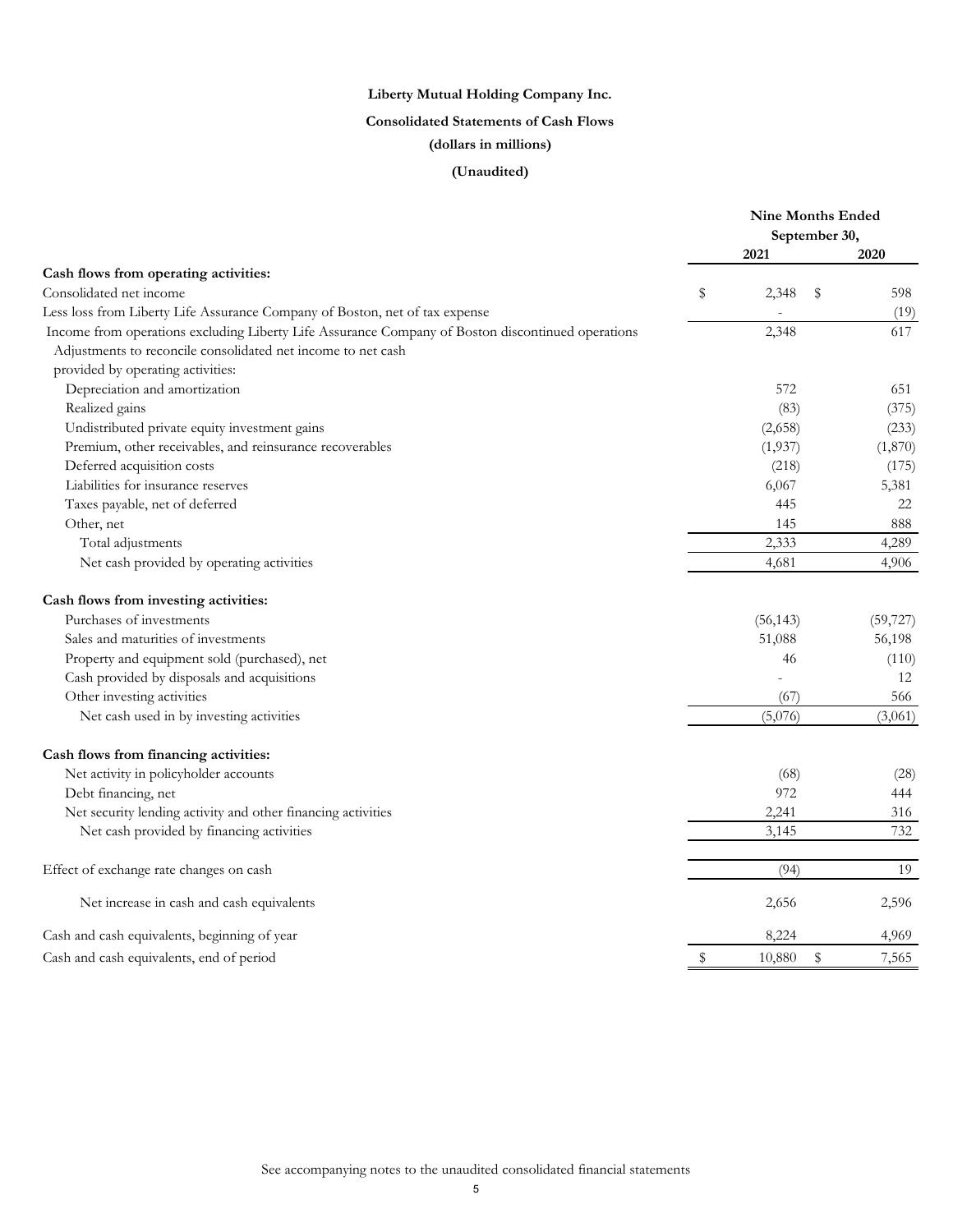Notes to Consolidated Financial Statements

(dollars in millions)

(Unaudited)

# **(1) SUMMARY OF SIGNIFICANT ACCOUNTING POLICIES**

#### **Basis of Presentation**

The accompanying consolidated financial statements include the accounts of Liberty Mutual Holding Company Inc., entities over which the Company exercises control including majority and wholly owned subsidiaries, and variable interest entities ("VIE") when the Company is deemed the primary beneficiary (collectively "LMHC" or the "Company"). The minority ownership of consolidated affiliates is represented in equity as non-controlling interest. All material intercompany transactions and balances have been eliminated.

 The accompanying consolidated financial statements have been prepared in conformity with U.S. generally accepted accounting principles ("GAAP"). The preparation of financial statements in conformity with GAAP requires management to make estimates and assumptions that affect the reported amounts of assets and liabilities and disclosure of contingent assets and liabilities at the date of the financial statements and the reported amounts of revenues and expenses during the reporting period. The Company's principal estimates include (1) unpaid claims and claim adjustment expense reserves, including asbestos and environmental liability reserves and loss sensitive premium attributable to prior years, (2) reinsurance recoverables and associated uncollectible allowance, (3) fair value determination and other-thantemporary impairments of the investment portfolio and direct investments in natural resources, (4) valuation of goodwill and intangible assets, (5) deferred income tax valuation allowance, and (6) pension and postretirement benefit obligations. While the amounts included in the consolidated financial statements reflect management's best estimates and assumptions, these amounts ultimately could vary.

#### **Future Adoption of New Accounting Standards**

The Company will adopt the FASB issued ASU 2016-02, Leases ("ASU 2016-02"). The amendments will require a lessee to recognize a right-of-use asset and a lease liability on the balance sheet for leases with terms longer than 12 months. Leases will be classified as either finance or operating, with classification affecting the pattern of expense recognition in the statements of income. The amendments of ASU 2016-02 are effective for nonpublic business entities for fiscal years beginning after December 15, 2021, and interim periods within fiscal years beginning after December 15, 2022. The Company is currently evaluating the impact of the adoption of ASU 2016-02. The adoption is expected to have a material impact on the Company's balance sheet.

The Company will adopt the FASB issued ASU 2016-13, Financial Instruments – Credit Losses (Topic 326): Measurement of Credit Losses on Financial Instruments ("ASU 2016-13"). ASU 2016-13 replaces the current incurred loss model with an expected credit loss model, which measures credit losses on financial instruments measured at amortized cost, and will require companies to recognize an allowance for expected credit losses. In addition, ASU 2016-13 also amends the credit loss measurement guidance for available-for-sale debt securities and beneficial interests in securitized financial assets. This amendment removes certain factors to consider when determining whether credit losses should be recognized and will require companies to recognize expected credit losses through an allowance. ASU 2016-13 is effective for nonpublic business entities for fiscal years, and interim periods within those fiscal years, beginning after December 15, 2022. The Company is currently evaluating the impact of the adoption of ASU 2016-13.

There are no other accounting standards not yet adopted by the Company that are expected to have a material impact on the consolidated financial statements.

#### **Securities Lending**

The Company participates in a securities lending program to generate additional income, whereby certain domestic fixed maturity securities and equity securities are loaned for a short period of time from the Company's portfolio to qualifying third parties via a lending agent. Terms of the agreement are for borrowers of these securities to provide collateral of at least 102% of the market value of the loaned securities. Acceptable collateral may be in the form of cash or permitted securities as outlined in the securities lending agreement. The market value of the loaned securities is monitored and additional collateral is obtained if the market value of the collateral falls below 102% of the market value of the loaned securities. Under the terms of the securities lending program, the lending agent indemnifies the Company against borrower defaults. The loaned securities remain a recorded asset of the Company; however, the Company records a liability for the amount of cash collateral held, representing its obligation to return the collateral related to the loaned securities.

#### **Net Investment Hedge Instruments**

The Company has designated non-derivative foreign-currency denominated long-term debt and the related accrued interest as hedges of its net investment in certain foreign operations. Accordingly, the foreign currency translation of the debt instrument and accrued interest is recorded in accumulated other comprehensive loss, offsetting the foreign currency translation adjustment of the related net investment that is also recorded in accumulated other comprehensive loss. As of September 30, 2021, the Company had €1,750 million of outstanding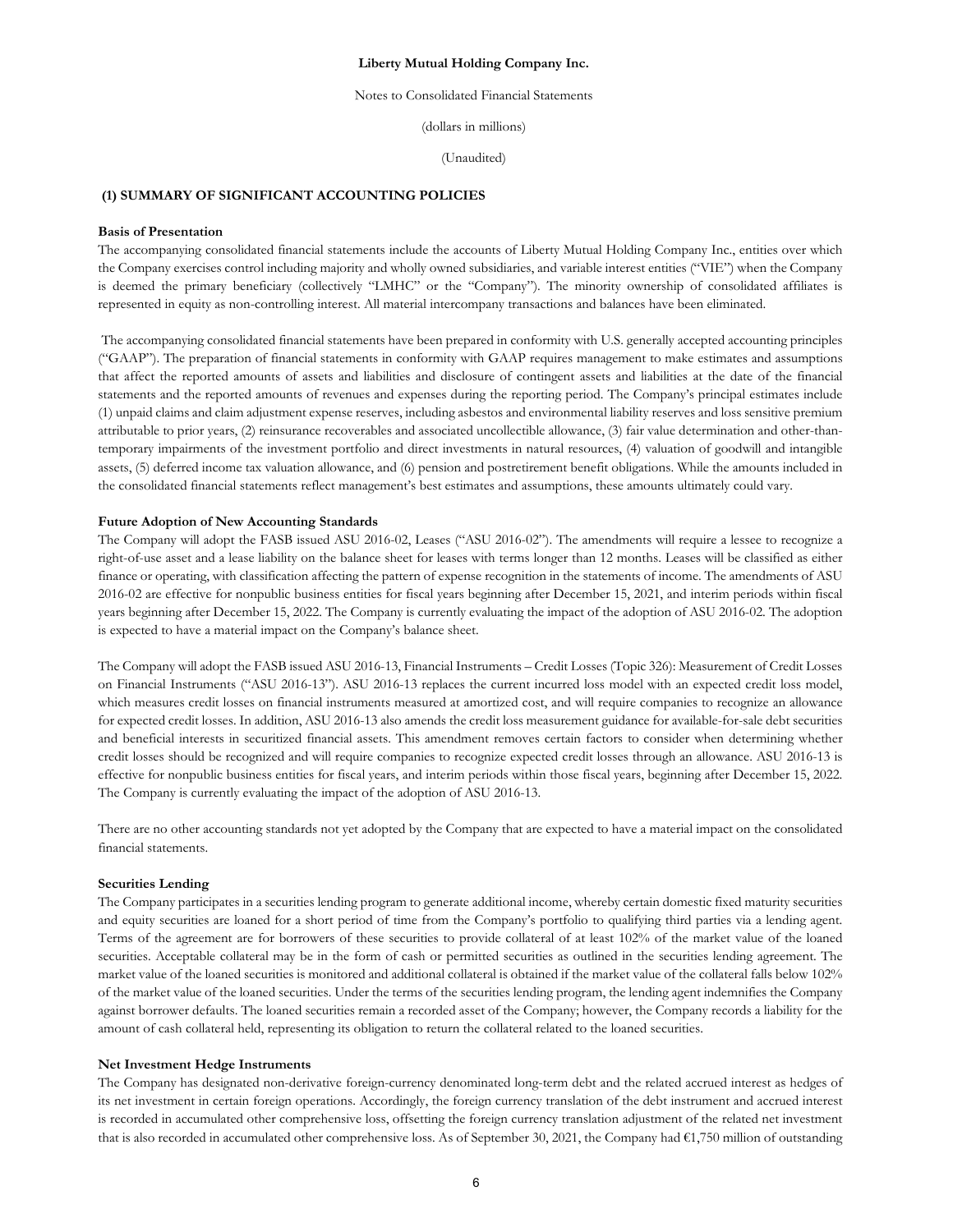## Notes to Consolidated Financial Statements

(dollars in millions)

(Unaudited)

long-term debt and approximately €21 million of accrued interest designated as non-derivative hedges of its net investment in certain foreign operations. As of September 30, 2021, the foreign currency translation of the debt instrument and accrued interest recorded in accumulated other comprehensive loss was of \$(89). (See Note 5 for further discussion.)

# **Accumulated Other Comprehensive (Loss) Income**

Accumulated other comprehensive (loss) income consists principally of unrealized gains and losses on certain investments in debt securities, foreign currency translation adjustments, and pension and postretirement liability adjustments.

The components of accumulated other comprehensive (loss) income excluding non-controlling interest, net of related deferred acquisition costs and taxes, are as follows:

|                                                     | September 30, 2021 | December 31, 2020 |
|-----------------------------------------------------|--------------------|-------------------|
| Unrealized gains on securities                      | \$1,467            | \$2,651           |
| Foreign currency translation and other adjustments  | (874)              | (757)             |
| Pension and post retirement liability funded status | (1,580)            | (1,676)           |
| Accumulated other comprehensive (loss) income       | $$^{(987)}$        | \$218             |

The following tables presents the changes in the components of other comprehensive (loss) income for the three and nine months ended September 30, 2021 and 2020, respectively.

|                                                                               |            | Change in       | Foreign     |         |
|-------------------------------------------------------------------------------|------------|-----------------|-------------|---------|
|                                                                               |            | pension and     | currency    |         |
|                                                                               | Unrealized | post retirement | translation |         |
|                                                                               | gains on   | plans funded    | and other   |         |
| Three months ended September 30, 2021                                         | securities | status          | adjustments | Total   |
| Unrealized change arising during the period                                   | \$(371)    |                 | \$(118)     | \$(489) |
| Less: Reclassification adjustments included in consolidated net income (loss) | 96         | (35)            |             | -61     |
| Total other comprehensive (loss) income before income tax expense             | (467)      | 35              | (118)       | (550)   |
| Less: Income tax (benefit) expense                                            | (100)      |                 |             | (93)    |
| Total other comprehensive (loss) income, net of income tax (benefit) expense  | \$(367)    | \$28            | \$(118)     | \$(457) |

|                                                                               | Unrealized<br>gains on | Change in<br>pension and<br>post retirement<br>plans funded | Foreign<br>currency<br>translation<br>and other |       |
|-------------------------------------------------------------------------------|------------------------|-------------------------------------------------------------|-------------------------------------------------|-------|
| Three months ended September 30, 2020                                         | securities             | status                                                      | adjustments                                     | Total |
| Unrealized change arising during the period                                   | \$505                  | \$(13)                                                      | \$(40)                                          | \$452 |
| Less: Reclassification adjustments included in consolidated net income (loss) | 155                    | (55)                                                        |                                                 | 100   |
| Total other comprehensive income (loss) before income tax expense             | 350                    | 42                                                          | (40)                                            | 352   |
| Less: Income tax expense (benefit)                                            | 85                     | $\Omega$                                                    | (17)                                            |       |
| Total other comprehensive income (loss), net of income tax expense (benefit)  | \$265                  | \$33                                                        | \$(23)                                          | \$275 |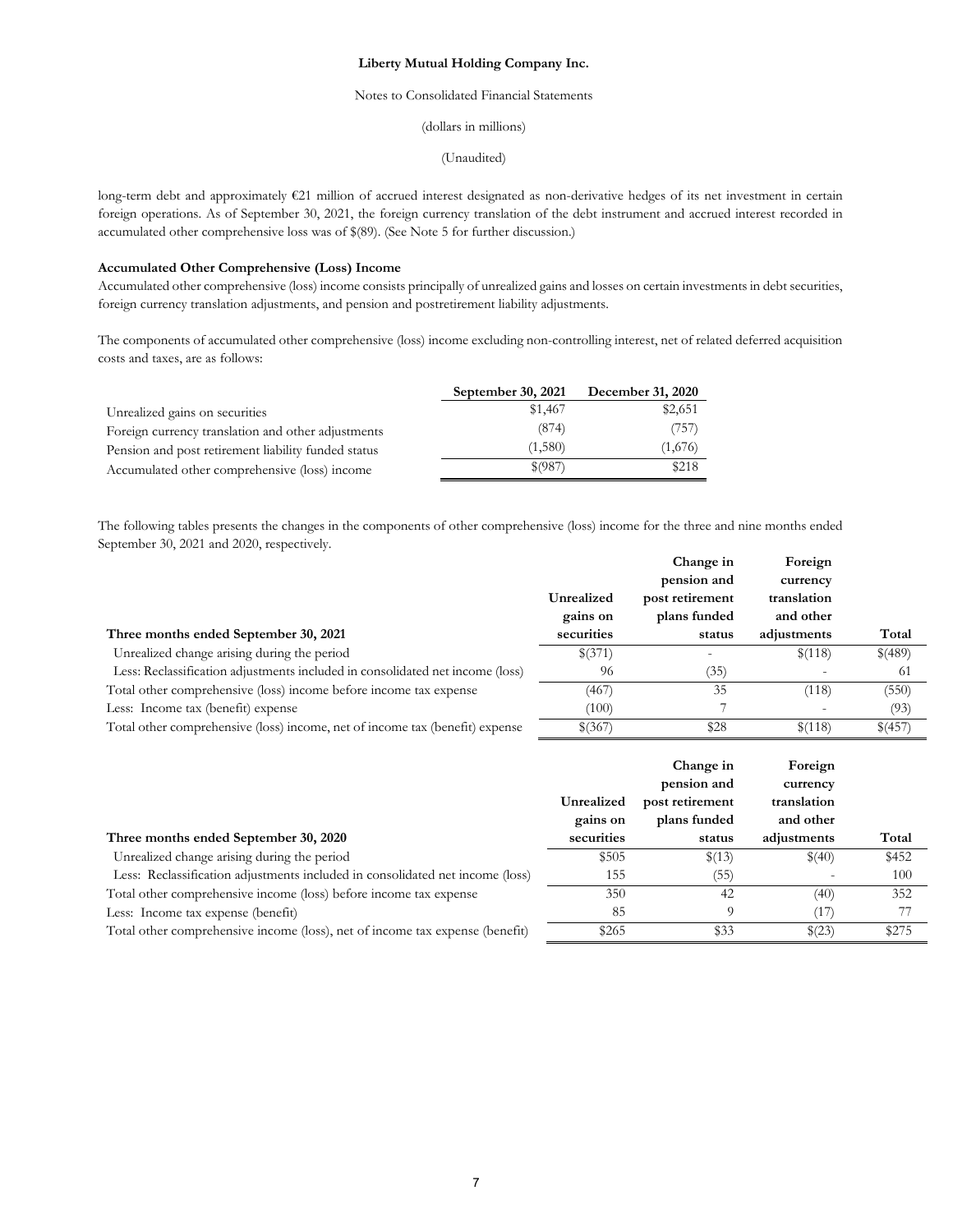#### Notes to Consolidated Financial Statements

### (dollars in millions)

#### (Unaudited)

|                                                                               |               | Change in<br>pension and | Foreign<br>currency |           |
|-------------------------------------------------------------------------------|---------------|--------------------------|---------------------|-----------|
|                                                                               | Unrealized    | post retirement          | translation         |           |
|                                                                               | (loss) gains  | plans funded             | and other           |           |
| Nine months ended September 30, 2021                                          | on securities | status                   | adjustments $(1)$   | Total     |
| Unrealized change arising during the period                                   | \$(1,219)     | \$1                      | \$(108)             | \$(1,326) |
| Less: Reclassification adjustments included in consolidated net income (loss) | 278           | (120)                    |                     | 158       |
| Total other comprehensive (loss) income before income tax expense             | (1, 497)      | 121                      | (108)               | (1,484)   |
| Less: Income tax (benefit) expense                                            | (313)         | 25                       | 10                  | (278)     |
| Total other comprehensive (loss) income, net of income tax (benefit) expense  | \$(1,184)     | \$96                     | \$(118)             | \$(1,206) |
| (1) Includes \$(1) of non-controlling interest                                |               |                          |                     |           |
|                                                                               |               | Change in                | Foreign             |           |
|                                                                               |               |                          |                     |           |
|                                                                               |               | pension and              | currency            |           |
|                                                                               | Unrealized    | post retirement          | translation         |           |
|                                                                               | gains on      | plans funded             | and other           |           |
| Nine months ended September 30, 2020                                          | securities    | status                   | adjustments         | Total     |
| Unrealized change arising during the period                                   | \$2131        | \$(23)                   | \$(240)             | \$1,868   |
| Less: Reclassification adjustments included in consolidated net income (loss) | 828           | (166)                    |                     | 662       |
| Total other comprehensive income (loss) before income tax expense             | 1,303         | 143                      | (240)               | 1,206     |

Total other comprehensive income (loss), net of income tax expense (benefit)  $$1,023$   $$113$   $$(224)$   $$912$ 

# **(2) ACQUISITIONS AND DISPOSITIONS**

### **ACQUISITIONS**

#### **AmGeneral Insurance Berhad**

On July 19, 2021, the Company announced they will be applying for regulatory approval to acquire Malaysian insurer AmGeneral Insurance Berhad. Subject to receiving appropriate regulatory approvals, Liberty Insurance Berhad will acquire 100% shares of AmGeneral, and AmBank Group's share of the sale proceeds will be in the form of cash and consideration shares, which will result in AmBank Group holding a 30% interest in the Liberty Insurance Berhad and AmGeneral businesses. The AmGeneral and Liberty Insurance Berhad operations will, at a subsequent date, be formally merged.

### **State Auto Group**

On July 12, 2021, the Company announced that they have signed a definitive agreement pursuant to which Liberty Mutual would acquire State Auto Group, a super-regional insurance holding company headquartered in Columbus, Ohio. Under the terms of the agreement, State Auto mutual members will become mutual members of Liberty Mutual and Liberty Mutual will acquire all of the publicly held shares of common stock of State Auto Financial for \$52 per share in cash. The deal is expected to close in 2022, pending shareholder and regulatory approval as well as other customary closing conditions.

### **AmTrust Financial Services**

On April 15, 2019, the Company entered into an agreement to acquire the global surety and credit reinsurance operations of AmTrust Financial Services, including AmTrust Surety, AmTrust Insurance Spain, Nationale Borg and Nationale Borg Reinsurance. The acquisition of the US Surety business closed on May 31, 2019.

The Company completed the acquisition of Nationale Borg, Nationale Borg Reinsurance, and AmTrust Insurance Spain on October 2, 2019. The acquisition strengthened the Company's global surety and reinsurance expertise, market leadership and geographic scope.

In total, the Company recognized \$100 of intangible assets and \$159 of goodwill related to the US & International Surety business. . For the nine months ended September 30, 2021, the Company recognized \$4 of amortization expense which is reflected in operating costs and expenses on the consolidated statements of income. Estimated amortization for the years ended December 31, 2021 through 2024 is \$6, \$6, \$5, and \$5 respectively.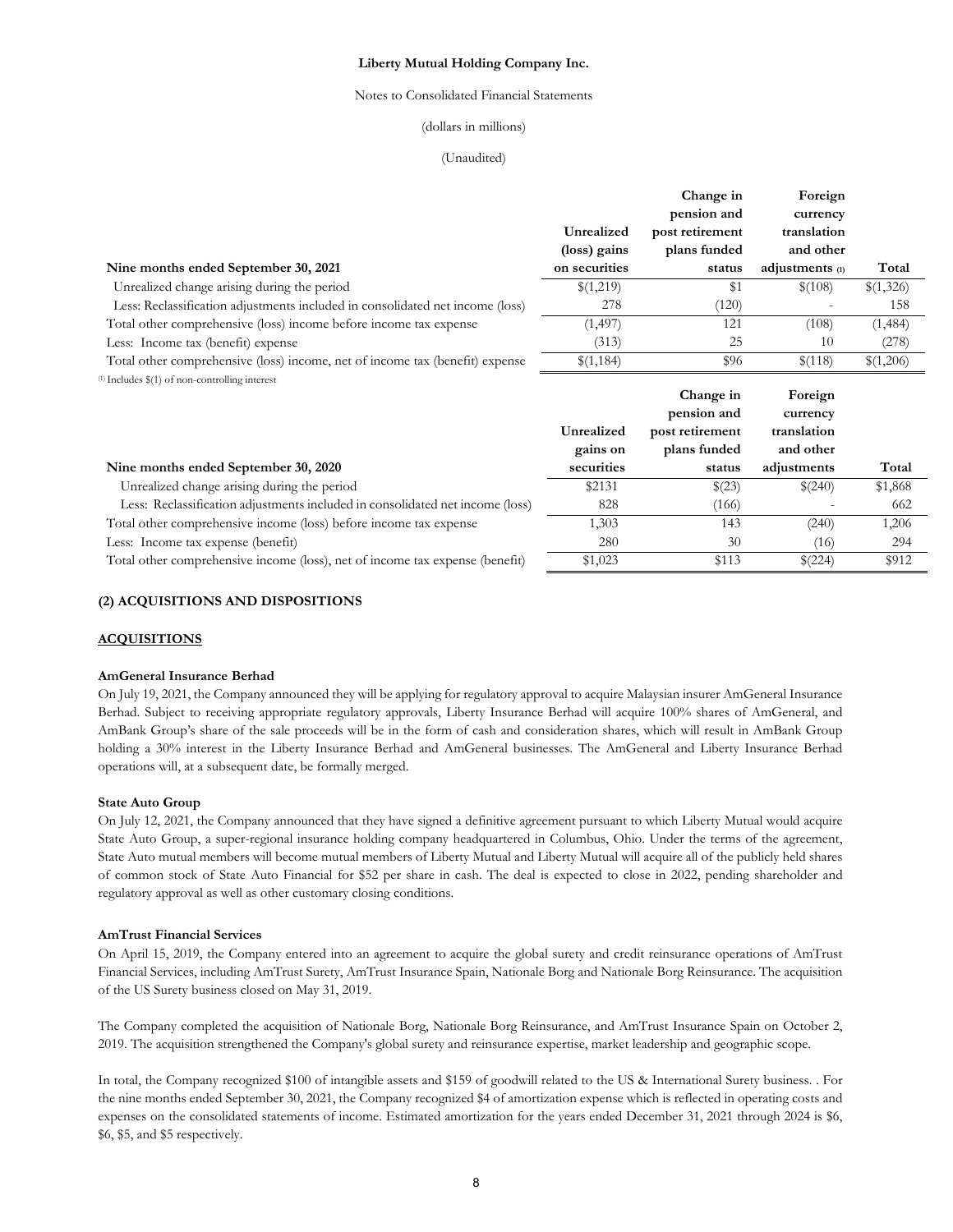Notes to Consolidated Financial Statements

(dollars in millions)

(Unaudited)

## **DISPOSITIONS**

The Company has not made any dispositions through 2021 and 2020.

# **(3) INVESTMENTS**

The amortized cost, gross unrealized gains and losses and fair values of available for sale investments as of September 30, 2021 and December 31, 2020, are as follows:

|                                       |           | Gross      | Gross         |          |
|---------------------------------------|-----------|------------|---------------|----------|
|                                       | Amortized | Unrealized | Unrealized    | Fair     |
| September 30, 2021                    | Cost      | Gains      | <b>Losses</b> | Value    |
| U.S. government and agency securities | \$10,860  | \$89       | \$(53)        | \$10,896 |
| Residential MBS <sup>(1)</sup>        | 5,811     | 139        | (13)          | 5,937    |
| Commercial MBS                        | 4,160     | 238        | (13)          | 4,385    |
| Other MBS and ABS <sup>(2)</sup>      | 5,546     | 77         | (17)          | 5,606    |
| U.S. state and municipal              | 7,755     | 557        | (9)           | 8,303    |
| Corporate and other                   | 32,384    | 1,149      | (125)         | 33,408   |
| Foreign government securities         | 4,842     | 160        | (62)          | 4,940    |
| Total securities available for sale   | \$71,358  | \$2,409    | \$(292)       | \$73,475 |

|                                       |           | Gross      | Gross             |          |
|---------------------------------------|-----------|------------|-------------------|----------|
|                                       | Amortized | Unrealized | Unrealized        | Fair     |
| December 31, 2020                     | Cost      | Gains      | <b>Losses</b>     | Value    |
| U.S. government and agency securities | \$7,056   | \$159      | \$(6)             | \$7,209  |
| Residential MBS                       | 5,755     | 206        | $\left( 2\right)$ | 5,959    |
| Commercial MBS                        | 4,407     | 328        | (8)               | 4,727    |
| Other MBS and ABS                     | 5,229     | 118        | (35)              | 5,312    |
| U.S. state and municipal              | 8,549     | 740        | $\left( 2\right)$ | 9,287    |
| Corporate and other                   | 31,876    | 1,957      | (55)              | 33,778   |
| Foreign government securities         | 4,742     | 290        | (3)               | 5,029    |
| Total securities available for sale   | \$67,614  | \$3,798    | \$(111)           | \$71,301 |

(1) Mortgage-backed securities ("MBS")

(2) Asset-backed securities ("ABS")

As of September 30, 2021 and December 31, 2020, the fair value of common stock securities associated with non-guaranteed unit linked products where the policyholder bears the investment risk were approximately \$790 and \$773, respectively.

As of September 30, 2021 and December 31, 2020, the fair values of fixed maturity securities and equity securities loaned were approximately \$5,491 and \$1,986, respectively. Cash and short-term investments received as collateral in connection with the loaned securities were approximately \$3,649 and \$1,507 as of September 30, 2021 and December 31, 2020, respectively. Investments other than cash and short-term investments received as collateral in connection with the loaned securities were approximately \$1,957 and \$521 as of September 30, 2021 and December 31, 2020, respectively.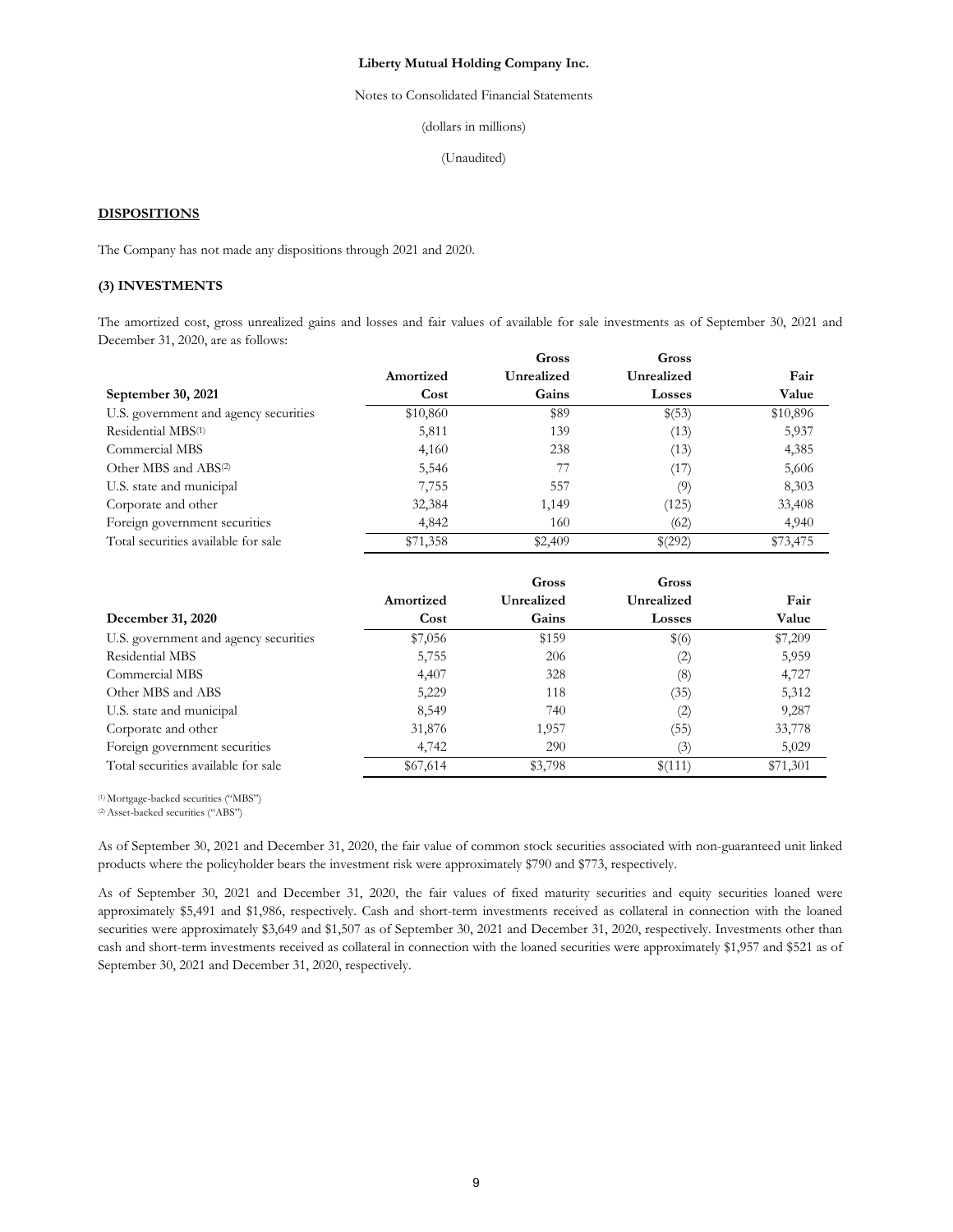### Notes to Consolidated Financial Statements

### (dollars in millions)

#### (Unaudited)

The amortized cost and fair value of fixed maturities as of September 30, 2021, by contractual maturity are as follows:

|                                                  | Amortized | Fair     |
|--------------------------------------------------|-----------|----------|
|                                                  | Cost      | Value    |
| Due to mature:                                   |           |          |
| One year or less                                 | \$3,406   | \$ 3,437 |
| Over one year through five years                 | 25,315    | 25,955   |
| Over five years through ten years                | 19,218    | 19,744   |
| Over ten years                                   | 7,902     | 8,411    |
| MBS and ABS of government and corporate agencies | 15,517    | 15,928   |
| Total fixed maturities                           | \$71,358  | \$73,475 |

Actual maturities may differ from contractual maturities as borrowers may have the right to call or prepay obligations with or without call or prepayment penalties. Due to the potential for prepayment on MBS and ABS, they are not categorized by contractual maturity.

The following table summarizes the Company's gross realized gains and losses by asset type for the three months ended September 30, 2021 and 2020:

|                                         | <b>Three Months Ended</b> |       | <b>Nine Months Ended</b> |         |  |
|-----------------------------------------|---------------------------|-------|--------------------------|---------|--|
|                                         | September 30,             |       | September 30,            |         |  |
| <b>Components of Net Realized Gains</b> | 2021                      | 2020  | 2021                     | 2020    |  |
| Fixed maturities:                       |                           |       |                          |         |  |
| Gross realized gains                    | \$123                     | \$201 | \$488                    | \$1,099 |  |
| Gross realized losses                   | (27)                      | (46)  | (210)                    | (272)   |  |
| Equities:                               |                           |       |                          |         |  |
| Gross realized gains                    | 101                       | 100   | 376                      | 129     |  |
| Gross realized losses                   | (101)                     | (17)  | (72)                     | (212)   |  |
| Derivatives:                            |                           |       |                          |         |  |
| Gross realized gains                    | 43                        | 27    | 163                      | 21      |  |
| Gross realized losses                   | (39)                      | (8)   | (87)                     | (85)    |  |
| Other:                                  |                           |       |                          |         |  |
| Gross realized gains                    | 40                        | 46    | 108                      | 140     |  |
| Gross realized losses                   | (120)                     | (84)  | (683)                    | (445)   |  |
| Total net realized gains                | \$20                      | \$219 | \$83                     | \$375   |  |

Included in the above are unrealized gains (losses) related to equity securities still held of \$12 and \$327, respectively, for the three and nine months ended September 30, 2021 and \$88 and \$(54), respectively, for the three and nine months ended September 30, 2020.

As of September 30, 2021 and December 31, 2020, other-than-temporary impairment losses recognized through accumulated other comprehensive loss were \$(3) and \$(4), respectively.

During the three months ended September 30, 2021 and 2020, the Company recorded \$(87) and \$(18) of impairment losses, respectively. During the nine months ended September 30, 2021 and 2020, the Company recorded \$(602) and \$(298) of impairment losses, respectively. Included in the impairment losses are impairment charges for assets measured at fair value on a non-recurring basis which are summarized in the following table for the nine months ended September 30, 2021 and 2020:

|                   | 2021                     | 2020              |
|-------------------|--------------------------|-------------------|
| Natural resources | \$(601)                  | \$(232)           |
| Real estate       | $\overline{\phantom{0}}$ | (14)              |
| Software          | -                        | $\left( 9\right)$ |
| Total             | \$(601)                  | \$(255)           |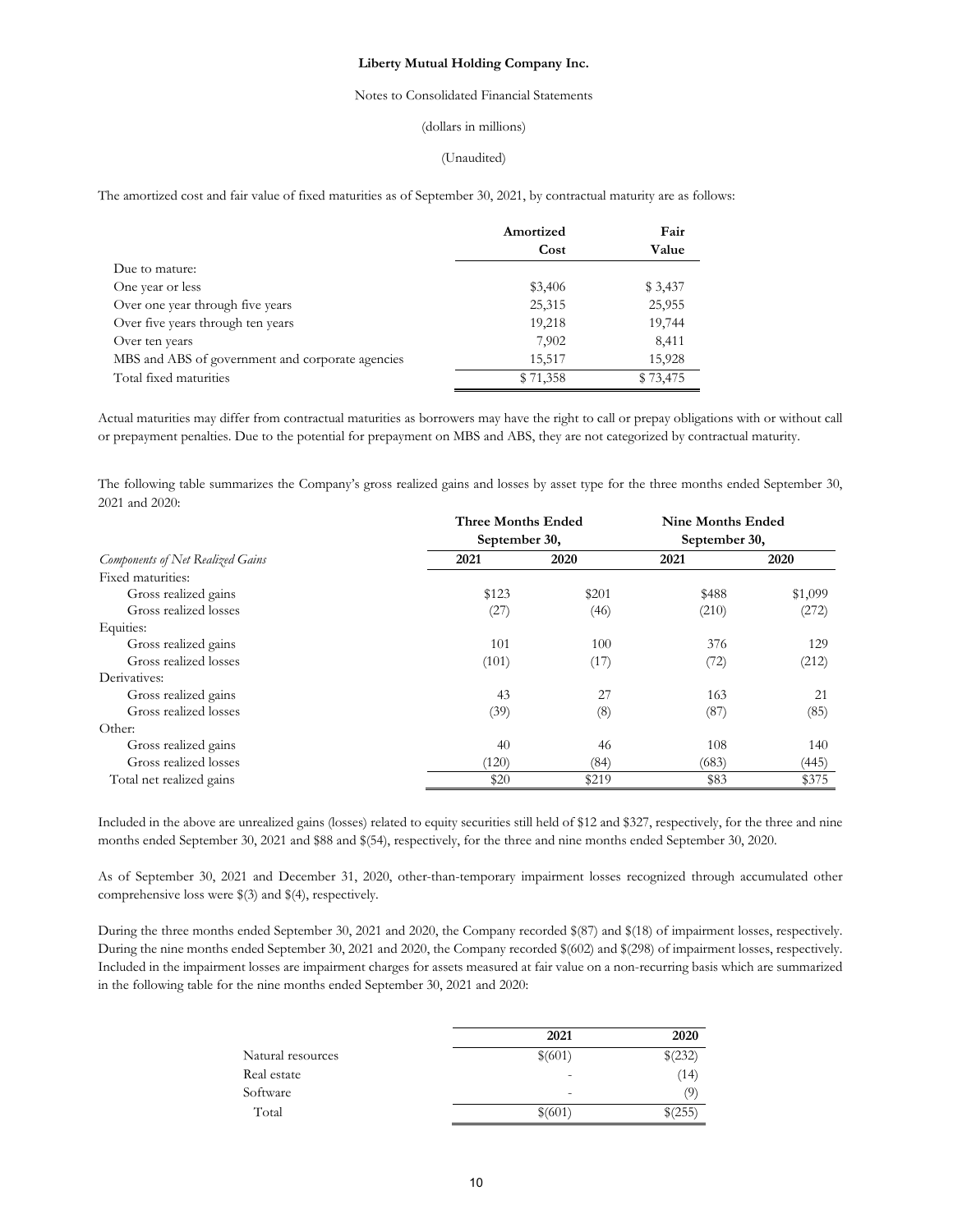## Notes to Consolidated Financial Statements

(dollars in millions)

(Unaudited)

During the three months ended September 30, 2021 and 2020, proceeds from sales of fixed maturities available for sale were \$8,042 and \$10,311, respectively. The gross realized gains (losses) on sales of fixed maturities available for sale totaled \$104 and \$(25) in 2021 and \$190 and \$(25) in 2020. During the three months ended September 30, 2021 and 2020, proceeds from sales of equities at fair value were \$106 and \$197, respectively. The gross realized gains (losses) on sales of equities at fair value totaled \$10 and \$(19) in 2021 and \$1 and \$(2) in 2020. During the nine months ended September 30, 2021 and 2020, proceeds from sales of fixed maturities available for sale were \$41,903 and \$48,160, respectively. The gross realized gains (losses) on sales of fixed maturities available for sale totaled \$420 and \$(196) in 2021 and \$1,057 and \$(212) in 2020. During the nine months ended September 30, 2021 and 2020, proceeds from sales of equities at fair value were \$344 and \$1,700, respectively. The gross realized gains (losses) on sales of equities at fair value totaled \$16 and \$(36) in 2021 and \$57 and \$(65) in 2020.

The following tables summarize the gross unrealized losses and fair value of available for sale investments by the length of time that individual securities have been in a continuous unrealized loss position as of September 30, 2021 and December 31, 2020, and that are not deemed to be other-than-temporarily impaired:

| September 30, 2021                    | Less Than 12 Months<br>12 Months or Longer |               |               |               |
|---------------------------------------|--------------------------------------------|---------------|---------------|---------------|
|                                       |                                            | Fair Value of |               | Fair Value of |
|                                       |                                            | Investments   |               | Investments   |
|                                       |                                            | with          |               | with          |
|                                       | Unrealized                                 | Unrealized    | Unrealized    | Unrealized    |
|                                       | <b>Losses</b>                              | <b>Losses</b> | <b>Losses</b> | <b>Losses</b> |
| U.S. government and agency securities | \$(48)                                     | \$6,812       | \$(5)         | \$82          |
| Residential MBS                       | (12)                                       | 2,369         | (1)           | 96            |
| Commercial MBS                        | (5)                                        | 247           | (8)           | 106           |
| Other MBS and ABS                     | (14)                                       | 2,223         | (3)           | 105           |
| U.S. state and municipal              | (8)                                        | 728           | (1)           | 24            |
| Corporate and other                   | (103)                                      | 6,923         | (22)          | 367           |
| Foreign government securities         | (52)                                       | 1,757         | (10)          | 131           |
| Total Securities Available for Sale   | \$(242)                                    | \$21,059      | \$(50)        | \$911         |

| December 31, 2020                     | Less Than 12 Months |               |                | 12 Months or Longer |
|---------------------------------------|---------------------|---------------|----------------|---------------------|
|                                       |                     | Fair Value of |                | Fair Value of       |
|                                       |                     | Investments   |                | Investments         |
|                                       |                     | with          |                | with                |
|                                       | Unrealized          | Unrealized    | Unrealized     | Unrealized          |
|                                       | Losses              | <b>Losses</b> | <b>Losses</b>  | <b>Losses</b>       |
| U.S. government and agency securities | \$(6)               | \$797         | $\mathbb{S}^-$ | $S-$                |
| Residential MBS                       | (2)                 | 283           |                | 3                   |
| Commercial MBS                        | (5)                 | 329           | (3)            |                     |
| Other MBS and ABS                     | (26)                | 850           | (9)            | 328                 |
| U.S. state and municipal              | (2)                 | 92            |                |                     |
| Corporate and other                   | (31)                | 1,278         | (24)           | 282                 |
| Foreign government securities         | (3)                 | 300           |                | 4                   |
| Total Securities Available for Sale   | \$(75)              | \$3,929       | \$(36)         | \$634               |

As of September 30, 2021, there were 279 securities that were in an unrealized loss position for 12 months or longer. The Company monitors the difference between the amortized cost and estimated fair value of fixed maturity securities to ascertain whether declines in value are temporary in nature. The Company currently does not have the intent to sell these securities and has determined it is not more likely than not that it would be required to sell these fixed maturity securities before they recover their fair value.

If the Company believes a decline in the value (including foreign exchange rates) of a particular fixed maturity security is temporary, the decline is recorded as an unrealized loss in policyholders' equity. If the decline is believed to be other-than-temporary, and the Company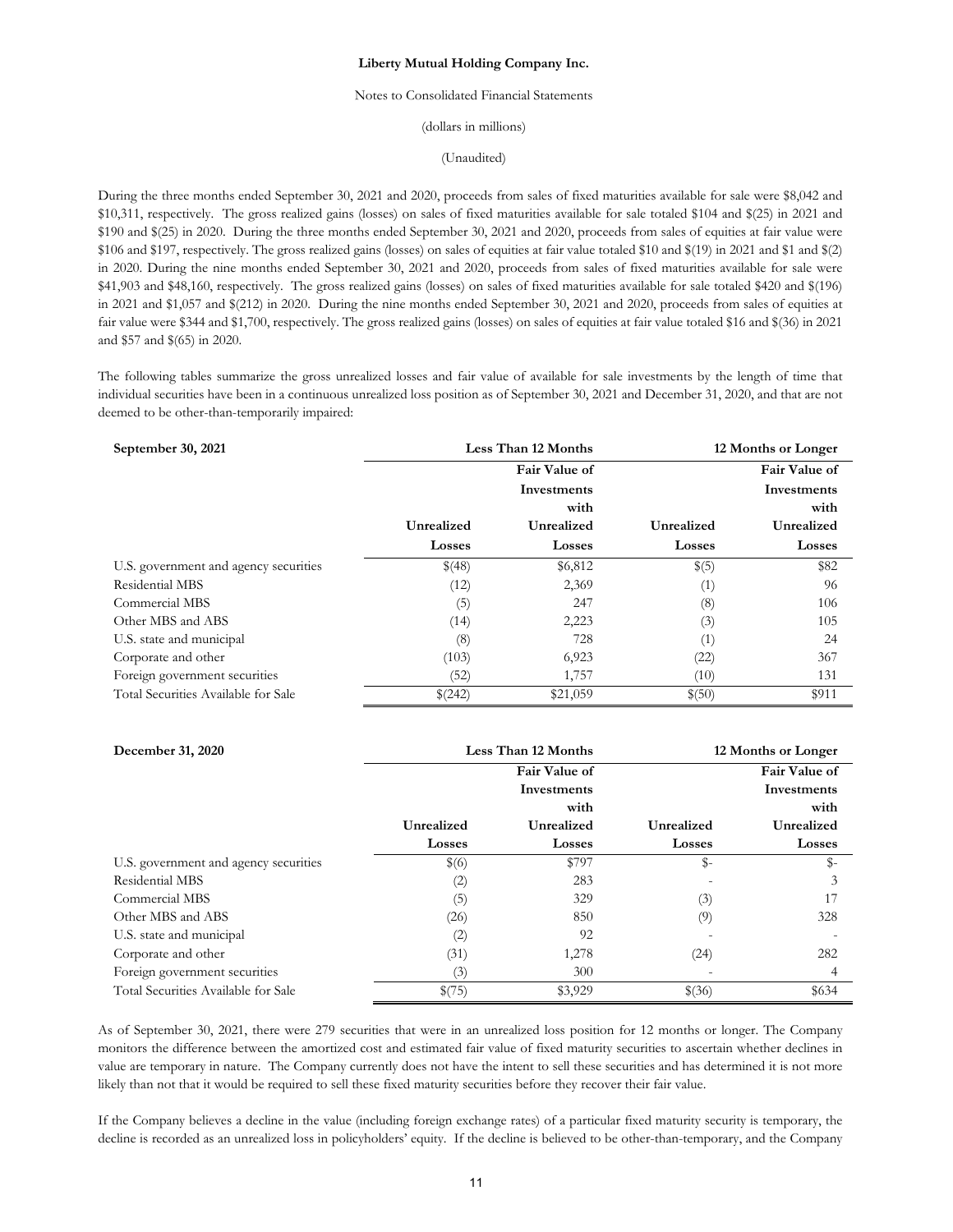#### Notes to Consolidated Financial Statements

(dollars in millions)

(Unaudited)

believes that it will not be able to collect all cash flows due on its fixed maturity securities, then the carrying value of the investment is written down to the expected cash flow amount and a realized loss is recorded as a credit impairment. A non-credit impairment loss is recognized in other comprehensive income, net of applicable taxes, as the difference between expected cash flows and fair value. The Company has concluded that the remaining gross unrealized losses of fixed maturity securities as of September 30, 2021 are temporary.

The Company reviews fixed maturity securities and other investments for impairment on a quarterly basis. These investments are reviewed for both quantitative and qualitative considerations including, but not limited to: (a) the extent of the decline in fair value below book value, (b) the duration of the decline, (c) significant adverse changes in the financial condition or near term prospects of the investment or issuer, (d) significant change in the business climate or credit ratings of the issuer, (e) general market conditions and volatility, (f) industry factors, (g) the past impairment of the security holding or the issuer and (h) impact of foreign exchange rates on foreign currency denominated securities. For fixed maturity securities that the Company does not intend to sell or for which it is more likely than not that the Company would not be required to sell before an anticipated recovery in value, the Company separates impairments into credit loss and non-credit loss components. The determination of the credit loss component of the impairment charge is based on the Company's best estimate of the present value of the cash flows expected to be collected from the fixed maturity security compared to its amortized cost and is reported as part of net realized gains. The non-credit component, the residual difference between the credit impairment component and the fair value, is recognized in other comprehensive income. The factors considered in making an evaluation for credit versus non-credit otherthan-temporary impairment include the following: (a) failure of the issuer of the security to make scheduled interest or principal payments (including the payment structure of the fixed maturity security and the likelihood the issuer will be able to make payments that increase in the future), (b) performance indicators of the underlying assets in the security (including default and delinquency rates), (c) vintage, (d) geographic concentration and (e) industry analyst reports, sector credit ratings, and volatility of the security's fair value. In addition, the Company's accounting policy for other-than-temporary impairment recognition requires an other-than-temporary impairment charge be recorded when it is determined the security will be sold or it is more likely than not that the Company will be required to sell the security before recovery of the security's amortized cost basis (all fixed maturity securities and certain preferred equity securities) or the Company does not have the intent and ability to hold certain equity securities for a period of time that is sufficient to allow for any anticipated recovery in fair value

The Company is required to review its natural resource and other equity method investments when facts and circumstances indicate that carrying values may not be recoverable. In performing a quarterly review, the fair value of the Company's investment is estimated using indicators including, but not limited to, market comparables and analyses, commodity prices, and discounted cash flows and a realized loss is recognized for the excess, if any, of the investment's carrying value over its estimated fair value.

#### **Variable Interest Entities**

The Company invests in limited partnerships and other entities subject to VIE analysis under the VIE subsections of ASC 810, *Consolidation*. The Company analyzes each investment to determine whether it is a VIE, and if so, whether the Company is the primary beneficiary or a significant interest holder based on a qualitative and quantitative assessment. The Company evaluates the design of the entity, the risks to which the entity was designed to expose the variable interest holder and the extent of the Company's control of and variable interest in the VIE. As of September 30, 2021 and December 31, 2020, the Company has determined that it is not the primary beneficiary of any of its VIEs except for the Company's investment in its India joint venture, which is deemed immaterial.

The Company has variable interests in VIEs for which it is not the primary beneficiary and accounts for these VIEs under the equity method in accordance with ASC 323, *Investments-Equity Method and Joint Ventures*. The VIEs are principally private equity limited partnerships in which the Company has invested as a passive limited partner. The partnerships were deemed to be VIEs because the equity holders as a group lack the power to direct the activities that most significantly impact the respective entity's economic performance. The VIEs generate variability primarily from investment portfolio performance and that variability is passed to equity holders. The net carrying value of non-consolidated VIEs in which the Company has a variable interest was \$9,936 and \$6,765 as of September 30, 2021 and December 31, 2020, respectively, and the Company's maximum exposure to loss was \$14,350 and \$10,362 as of September 30, 2021 and December 31, 2020, respectively. The assets are included in other investments on the accompanying consolidated balance sheets. Maximum exposure to loss includes the carrying value and unfunded commitment of the VIE. The increase in the maximum exposure to loss from December 31, 2020 to September 30, 2021 is primarily related to new commitments to VIEs related to traditional private equity.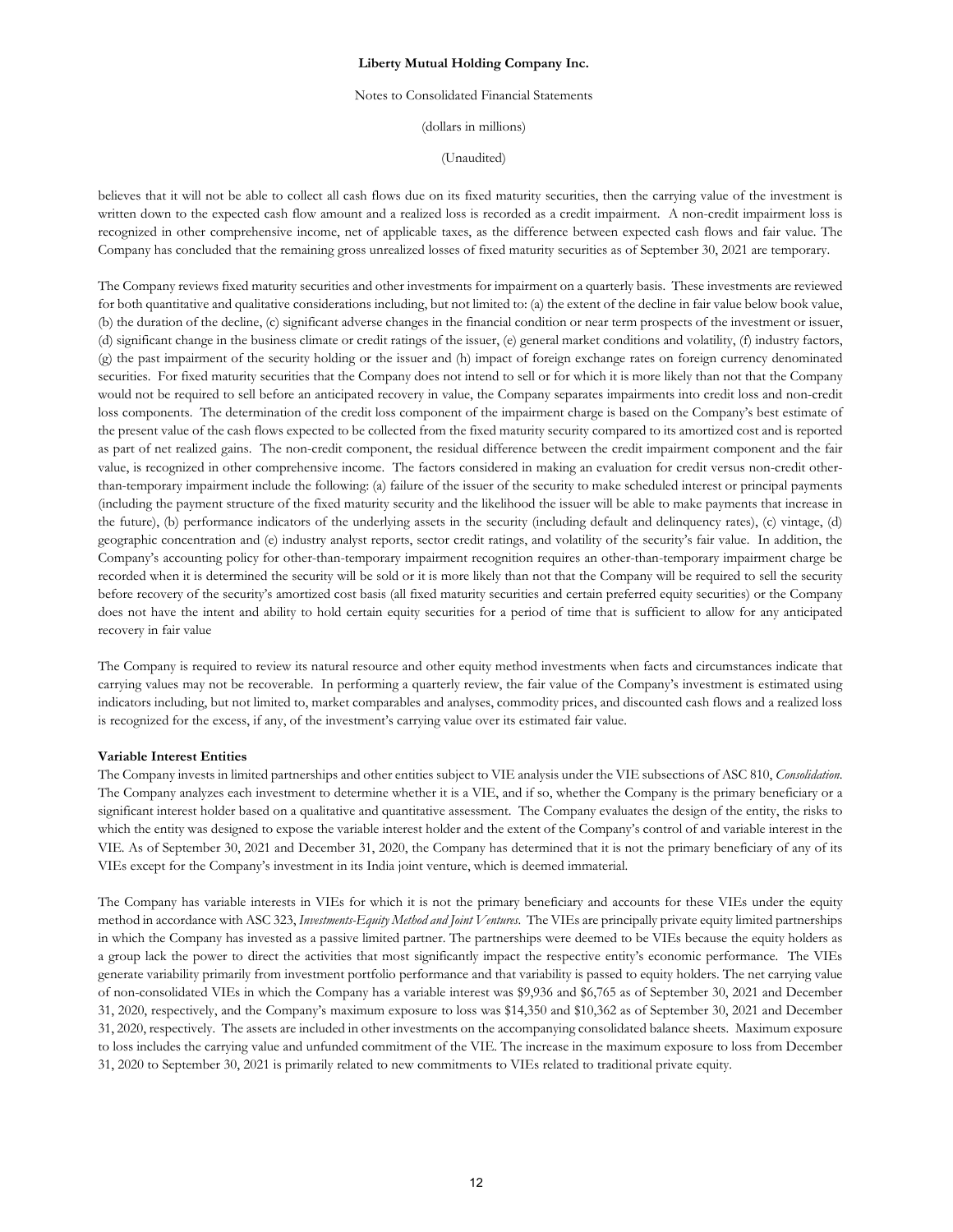Notes to Consolidated Financial Statements

(dollars in millions)

(Unaudited)

### **LPs, LLCs and Other Equity Method Investments**

As of September 30, 2021 and December 31, 2020, the carrying values of LP, LLC and other equity method investments were \$10,822 and \$8,664, respectively. These investments consist of traditional private equity partnerships, natural resources partnerships (primarily energy, metals and mining, and agriculture and timber), real estate partnerships, and other partnership funds and equity method investments. The Company's investments in LPs, LLCs and other equity method investments are long-term in nature. The Company believes these investments offer the potential for superior long-term returns and are appropriate in the overall context of a diversified portfolio.

## **(4) REINSURANCE**

In the ordinary course of business, the Company assumes reinsurance and also cedes reinsurance to other insurers to reduce overall risk, including exposure to large losses and catastrophic events. The Company is also a member of various involuntary pools and associations and serves as a servicing carrier for residual market organizations. The Company remains contingently liable in the event reinsurers are unable to meet their obligations for paid and unpaid reinsurance recoverables and unearned premiums ceded under reinsurance agreements.

The Company reported reinsurance recoverables of \$17,096 and \$16,163 as of September 30, 2021 and December 31, 2020, respectively, net of allowance for doubtful accounts of \$112 and \$113, respectively. Included in these balances are \$826 and \$1,145 of paid recoverables and \$16,382 and \$15,131 of unpaid recoverables (including retroactive reinsurance), respectively.

Amounts recoverable from reinsurers are estimated in a manner consistent with the claim liability associated with the reinsured business. The Company evaluates and monitors the financial condition of its reinsurers under voluntary reinsurance arrangements to minimize its exposure to significant losses from reinsurer insolvencies. The Company reports its reinsurance recoverables net of an allowance for estimated uncollectible reinsurance recoverables. The allowance is based upon the Company's ongoing review of amounts outstanding, length of collection periods, changes in reinsurer credit standing and other relevant factors. Accordingly, the establishment of reinsurance recoverables and the related allowance for uncollectible reinsurance recoverables is also an inherently uncertain process involving estimates. Changes in these estimates could result in additional charges to the accompanying consolidated statements of income.

On November 5, 2019, Liberty Mutual Insurance Company ("LMIC") entered into a reinsurance transaction with National Indemnity Company ("NICO"), a subsidiary of Berkshire Hathaway Inc., on a combined aggregate excess of loss agreement for certain GRM U.S. Business Lines and GRS National Insurance workers compensation liabilities, commercial auto liability and general liability excluding umbrella and warranty ("NICO Casualty Reinsurance Transaction"). The first layer of the contract attaches at \$300 below applicable held reserves at inception of \$8,342 of combined aggregate reserves. The second layer of the contract provides adverse development coverage for \$1,000 above a retention equal to \$8,742. The contract includes a sublimit of \$100 for certain general liability liabilities. At the closing of the NICO Casualty Reinsurance Transaction, but effective as of January 1, 2019, the Company ceded \$300 of existing undiscounted liabilities, paid NICO total consideration of \$462 and recorded a pre-tax loss of \$173. This contract is accounted for on a retroactive basis.

In general terms, the covered business includes post December 31, 2018 development on: (1) certain workers compensation liabilities arising under policies on the books of the Company's GRM U.S. Business Lines and GRS National Insurance strategic business units as of December 31, 2018 as respects injuries or accidents occurring after December 31, 2013 and prior to January 1, 2019; (2) commercial auto liabilities arising under policies on the books of the Company's GRM U.S. Business Lines and GRS National Insurance strategic business units as of December 31, 2018 as respects injuries or accidents occurring prior to January 1, 2019; and (3) general liability excluding umbrella and warranty arising under policies on the books of the Company's GRM U.S. Business Lines and GRS National Insurance strategic business units as of December 31, 2018 as respects injuries or accidents occurring prior to January 1, 2019.

Since the NICO Casualty Reinsurance Transaction is accounted for as retroactive reinsurance in the Company's Consolidated Financial Statements, to the extent there is unfavorable development of losses covered by this reinsurance, an additional reinsurance benefit is recognized in the consolidated statements of income until those benefits exceed the loss on the transaction. Reinsurance benefits will be deferred and are amortized into earnings over the period when underlying claims are settled.

As the aggregate development on the contract has exceeded the original pre-tax loss of \$173, deferred gains are now being recorded. The Company reported deferred gain amortization of \$34 and \$25 at September 30, 2021 and December 31, 2020, respectively. As of September 30, 2021 and December 31, 2020, deferred gains were \$234 and \$240. Limits remaining on the contract as of September 30, 2021 were \$546.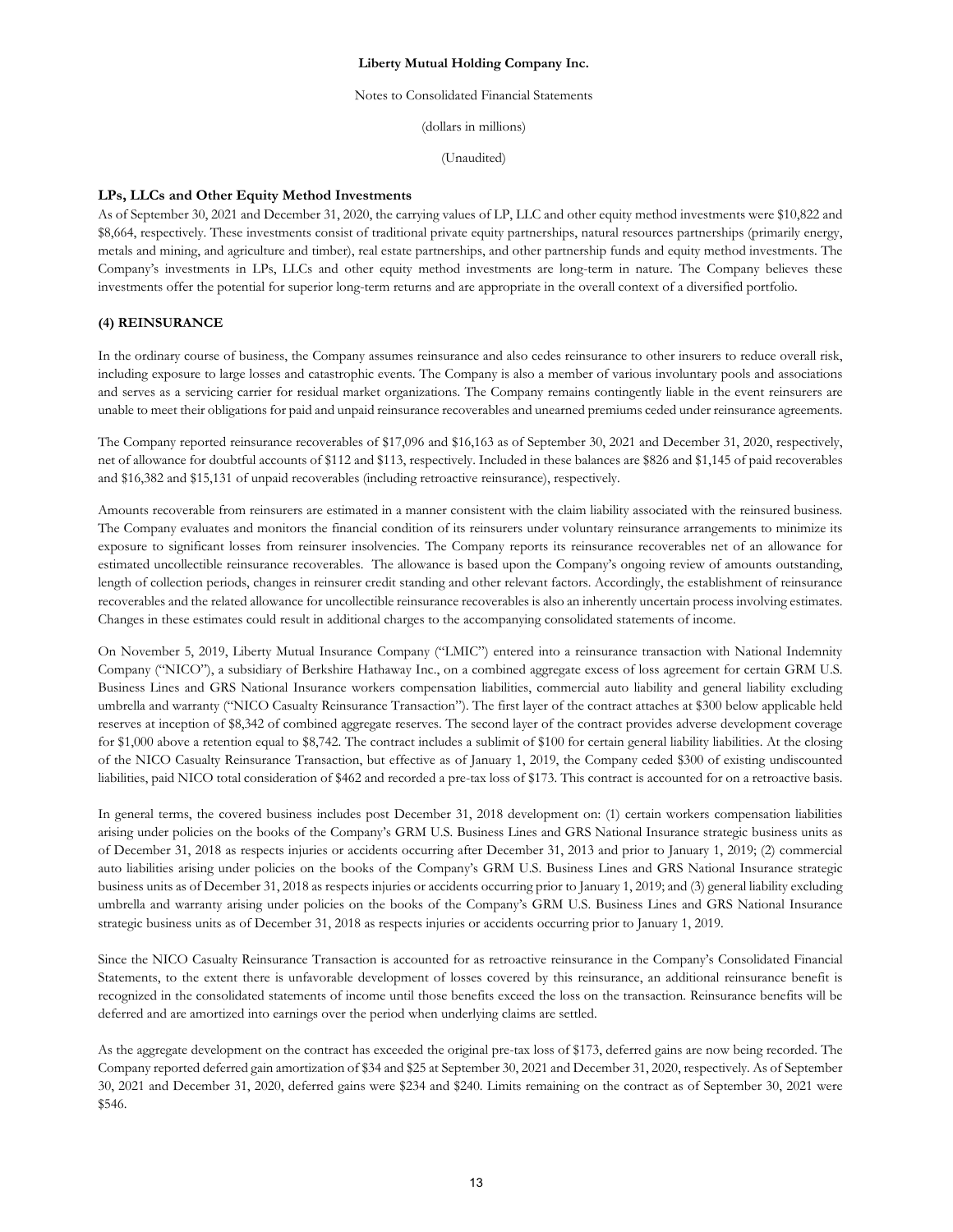#### Notes to Consolidated Financial Statements

(dollars in millions)

(Unaudited)

In conjunction with the Ironshore acquisition and effective May 1, 2017, the Company entered into a reinsurance transaction with NICO on a combined aggregate excess of loss agreement providing coverage for substantially all of Ironshore's reserves related to losses occurring prior to January 1, 2017. The first layer of the contract transfers \$400 of held reserves at inception, for which the Company established reinsurance recoverables on the consolidated balance sheets. The second layer of the contract provides adverse development coverage for 95% of \$500 above a retention equal to \$3,006, minus paid losses between January 1, 2017 and May 1, 2017, which retention approximates the total held reserves on the covered business on Ironshore's opening balance sheet. The contract includes a sublimit of \$277 for certain construction liability liabilities. The Company paid NICO consideration of \$550, including interest accrued at the time of the settlement. The contract is accounted for on a prospective basis. Limits remaining on the contracts in total, and for construction liability liabilities, respectively, were \$475 and zero as of September 30, 2021.

On July 17, 2014, LMIC entered into a reinsurance transaction with NICO on a combined aggregate excess of loss agreement for substantially all of the Company's U.S. workers compensation, asbestos and environmental liabilities (the "NICO Reinsurance Transaction"), attaching at \$12,522 of combined aggregate reserves, with an aggregate limit of \$6,500 and sublimits of \$3,100 for asbestos and environmental liabilities and \$4,507 for certain workers compensation liabilities. At the closing of the NICO Reinsurance Transaction, but effective as of January 1, 2014, the Company ceded \$3,320 of existing undiscounted liabilities under this retroactive reinsurance agreement. NICO will provide \$3,180 of additional aggregate adverse development reinsurance. The Company paid NICO total consideration of \$3,046. With respect to the ceded asbestos and environmental business, NICO has been given authority to handle claims, subject to the Company's oversight and control. With respect to the ceded workers compensation business, the Company will continue to handle claims. The contract is accounted for on a retroactive basis.

In general terms, the covered business includes post December 31, 2013 development on: (1) asbestos and environmental liabilities arising under policies of insurance and reinsurance with effective dates prior to January 1, 2005; and (2) workers compensation liabilities arising out of policies on the books of the Company's former Commercial Insurance Strategic Business Unit as of December 31, 2013, as respects injuries or accidents occurring prior to January 1, 2014.

The Company reported the net position of the contract as a loss of \$15 and \$4 as of September 30, 2021 and December 31, 2020, respectively. Limits remaining on the contracts in total, and for asbestos and environmental liabilities, respectively, were \$3,181 and \$613 as of September 30, 2021.

#### **Non Catastrophe Reinsurance**

The Company purchases facultative and treaty reinsurance protection on a per risk, per policy, per loss and/or per occurrence basis. Treaty coverage is provided on a pro rata and excess of loss basis for portions of the Company's property, marine, terrorism, energy, third party motor, cyber, financial risk, surety, aviation and casualty lines portfolios.

#### **Catastrophe Reinsurance**

The Company has property catastrophe reinsurance coverage for its domestic business and certain specialty operations including: 1) hurricanes and earthquake reinsurance covering a substantial portion of \$3,100 of loss in excess of \$500 of retained loss in the United States, Canada and the Caribbean, excluding certain reinsurance exposures; 2) aggregate excess of loss programs; and 3) quota share reinsurance programs. These programs are structured to meet the Company's established tolerances under its Enterprise Risk Management Program.

The Company purchases property catastrophe reinsurance coverage for the international property books to protect against international catastrophe events.

The Company purchases workers compensation catastrophe reinsurance, including coverage for its domestic commercial operations and certain specialty operations' US exposures. This program provides significant reinsurance protection in excess of \$360 per occurrence retention, including coverage for terrorism events and/or losses for a single event at a single insured location in excess of \$75. These contracts generally exclude acts of terrorism which are "certified" by the US government where such certified terrorism events involve the intentional use of nuclear, chemical, or biological materials.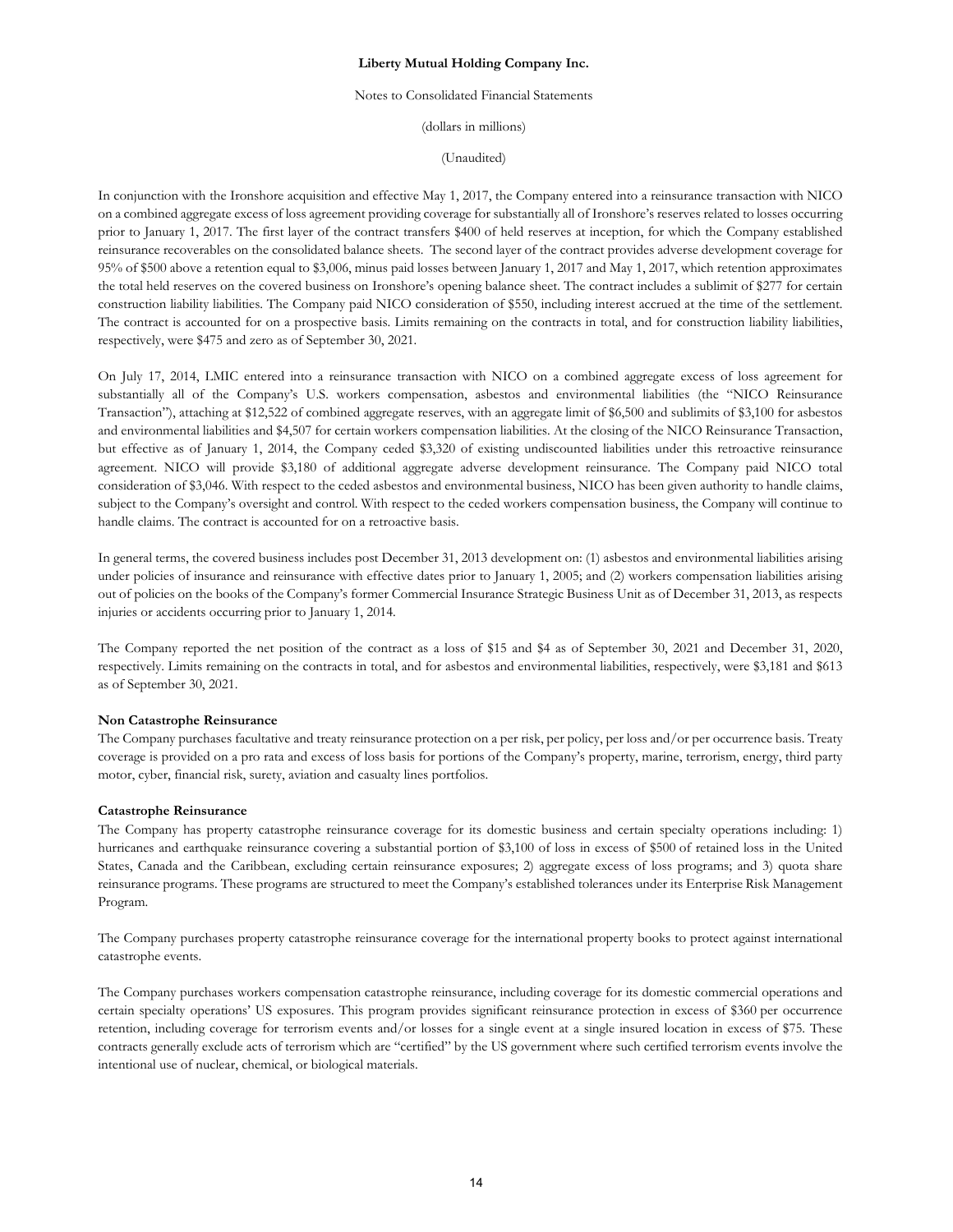## Notes to Consolidated Financial Statements

(dollars in millions)

(Unaudited)

### **Catastrophe Bond Reinsurance**

On June 16, 2021, the Company entered into a multi-year property catastrophe reinsurance agreement, effective July 1, 2021, with Mystic Re IV Ltd. ("Mystic IV"), a Bermuda domiciled reinsurer, to provide a total of \$300 of reinsurance coverage for the Company and its affiliates for named storms and earthquakes covering U.S., Caribbean and Canada. The reinsurance agreement is collateralized. Such collateral is provided by Mystic IV using proceeds from the issuance of certain catastrophe bonds. The reinsurance agreement provides per occurrence indemnity coverage. The Company has not recorded any recoveries under this program.

On December 21, 2020, the Company entered into a multi-year property catastrophe reinsurance agreement, effective January 1, 2021, with Mystic IV, a Bermuda domiciled reinsurer, to provide a total of \$300 of reinsurance coverage for the Company and its affiliates for named storms covering U.S. and earthquakes covering U.S. and Canada. The reinsurance agreement is collateralized. Such collateral is provided by Mystic IV using proceeds from the issuance of certain catastrophe bonds. The reinsurance agreement provides per occurrence coverage based on weighted industry insured loss index. This loss index is weighted to align with the Company's assumed reinsurance portfolio. The Company has not recorded any recoveries under this program.

#### **Florida Hurricane Catastrophe Fund**

The Company participates in the Florida Hurricane Catastrophe Fund ("FHCF"), a state-mandated catastrophe fund that provides reimbursement to insurers for a portion of their Florida hurricane losses. FHCF resources may be insufficient to meet the obligations of FHCF. Limits, premium and reimbursements from FHCF apply on a per company basis. If losses fall disproportionately on one insurance entity within the Company, recovery from FHCF could be less than anticipated. On June 1, 2021, the Company renewed coverage for 90% of approximately \$50 excess of \$20. Recoveries from FHCF inure to the sole benefit of the Company. If the Company fails to recover as anticipated from FHCF there could be an adverse effect on the Company's business, financial condition or results of operations.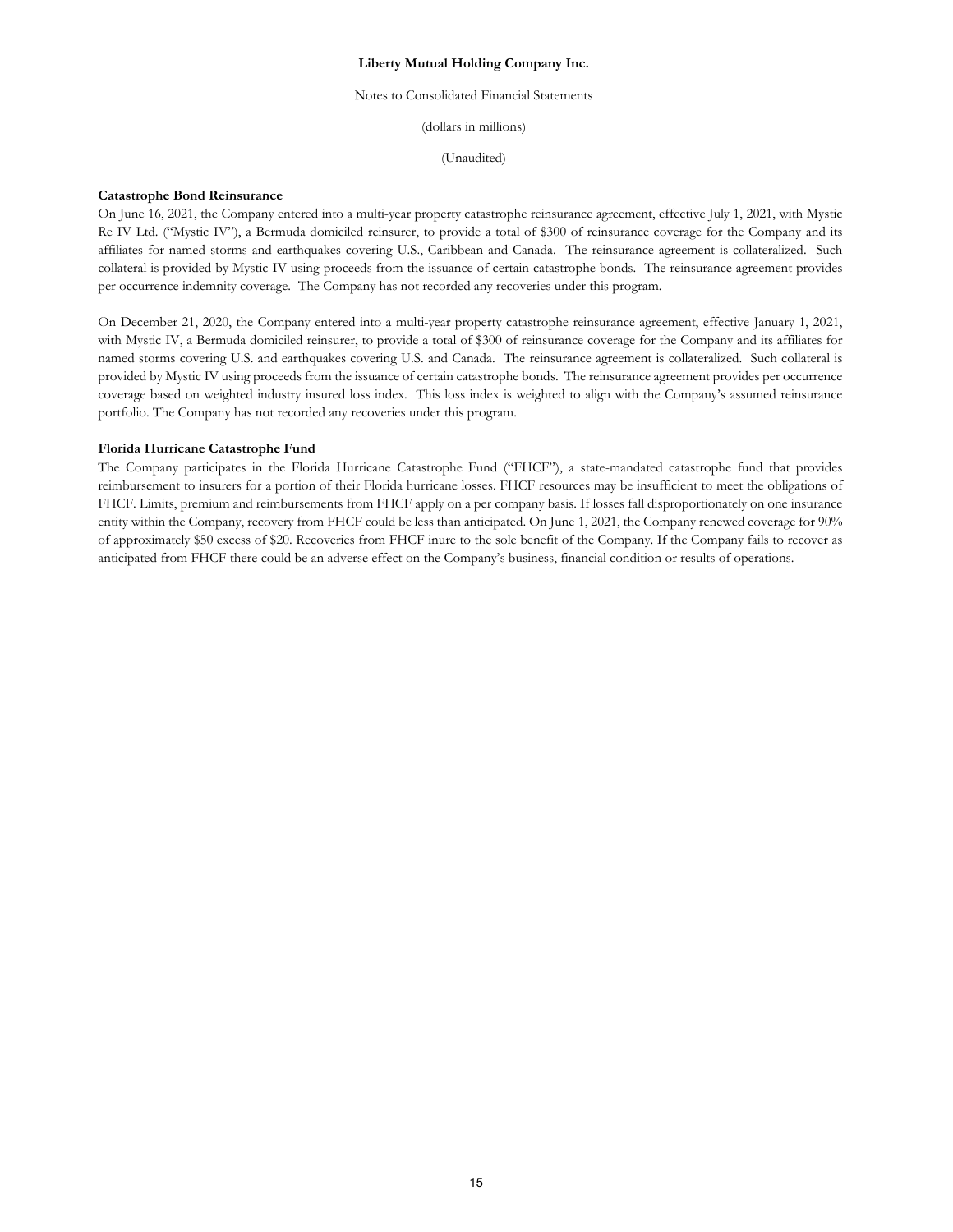Notes to Consolidated Financial Statements

## (dollars in millions)

(Unaudited)

# **(5) DEBT OUTSTANDING**

Debt outstanding as of September 30, 2021 and December 31, 2020 includes the following:

| Short-term debt:                                               |         |             |
|----------------------------------------------------------------|---------|-------------|
|                                                                | 2021    | 2020        |
| Short-term debt(1)                                             | \$473   | \$330       |
| Long-term debt:                                                | 2021    |             |
|                                                                |         | 2020<br>473 |
| 4.95% Notes, due $2022^{(1)}$                                  |         |             |
| 4.25% Notes, due 2023                                          | 547     | 547         |
| 1.75% €500 million Notes, due 2024                             | 579     | 612         |
| 8.50% Surplus Notes, due 2025                                  | 140     | 140         |
| 2.75% €750 million Notes, due 2026                             | 870     | 917         |
| 7.875% Surplus Notes, due 2026                                 | 227     | 227         |
| 7.625% Notes, due 2028                                         | 3       | 3           |
| 4.569% Notes, due 2029                                         | 1,000   | 1,000       |
| 3.91% - 4.25% Federal Home Loan Bank Borrowings due 2032       | 300     | 300         |
| 7.00% Notes, due 2034                                          | 124     | 124         |
| 6.50% Notes, due 2035                                          | 271     | 271         |
| 7.50% Notes, due 2036                                          | 19      | 19          |
| 6.50% Notes, due 2042                                          | 250     | 250         |
| 4.85% Notes, due 2044                                          | 564     | 564         |
| 4.50% Notes, due 2049                                          | 232     | 232         |
| 3.951% Notes, due 2050                                         | 1,248   | 1,248       |
| 4.125% Junior Subordinated Notes, due 2051(2)                  | 500     |             |
| 3.625% €500 million Junior Subordinated Notes, due 2059(3)     | 579     | 612         |
| 3.95% Notes, due 2060                                          | 746     | 746         |
| 4.30% Junior Subordinated Notes, due 2061 <sup>(4)</sup>       | 800     |             |
| 7.80% Junior Subordinated Notes, due 2087(5)                   | 437     | 437         |
| 10.75% Junior Subordinated Notes, due 2088 <sup>(6)</sup>      | 35      | 35          |
| 7.697% Surplus Notes, due 2097                                 | 260     | 260         |
|                                                                | 9,731   | 9,017       |
| Unamortized discount                                           | (458)   | (472)       |
| Total long-term debt excluding unamortized debt issuance costs | 9,273   | 8,545       |
| Unamortized debt issuance costs                                | (59)    | (48)        |
| Total long-term debt                                           | \$9,214 | \$8,497     |
|                                                                |         |             |

(1) Short-term debt is the current maturity of the 4.95% Notes, due May 1, 2022 and the 5.00% Notes, due June 1, 2021, respectively.

(2) The par value call date is three months prior to and on December 15, 2026, after which the notes are callable at par during the three-month period prior to and on each succeeding interest reset date.

(3) The par value call date and final fixed rate interest payment date is May 23, 2024, subject to certain requirements.

(4) The par value call date is February 1, 2026 after which the notes are callable at par on each subsequent interest payment date.

(5) The par value call date and final fixed rate interest payment date is March 15, 2037, subject to certain requirements.

(6) The par value call date and final fixed rate interest payment date is June 15, 2038, subject to certain requirements.

# **Debt Transactions and In-Force Credit Facilities**

On August 16, 2021, LMGI issued \$500 of Series F Junior Subordinated Notes, due 2051 (the "Series F Notes"). Interest is payable semiannually at a fixed rate of 4.125%. The Notes may be redeemed in whole or in part three months prior to and on December 15, 2026, after which the notes may be redeemed during the three-month period prior to and on each succeeding interest reset date. The interest reset dates are on each five-year anniversary of December 15, 2021 until December 15, 2051.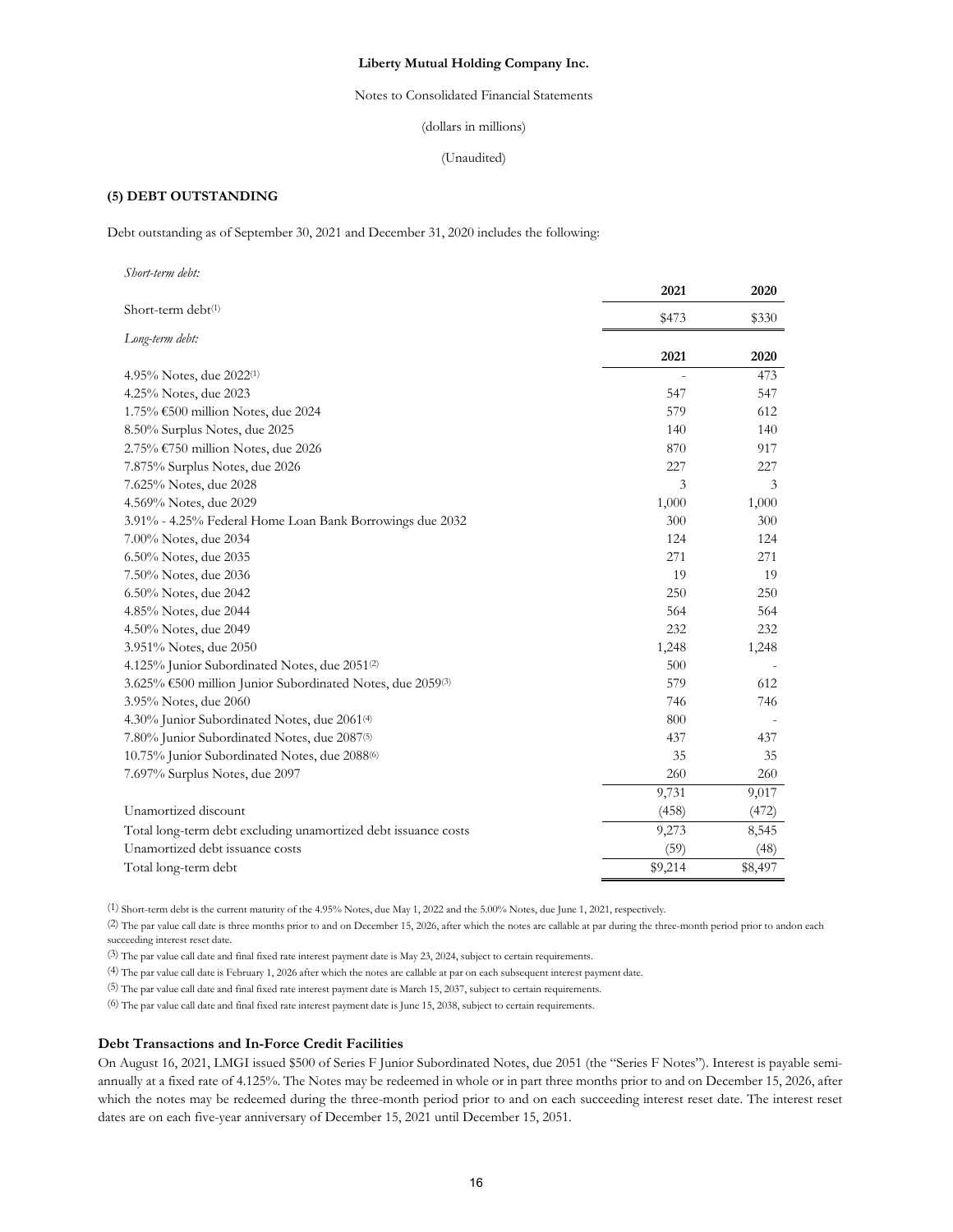### Notes to Consolidated Financial Statements

(dollars in millions)

(Unaudited)

On June 1, 2021, \$330 of LMGI 5.00% Notes were paid at maturity.

On February 1, 2021, LMGI issued \$800 of Series E Junior Subordinated Notes, due 2061 (the "Series E Notes"). Interest is payable semiannually at a fixed rate of 4.30%. The Notes may be redeemed in whole or in part on February 1, 2026, after which the notes may be redeemed on any interest payment date thereafter until February 1, 2061.

On December 1, 2020 and November 24, 2020, respectively, LMIC terminated its two \$250 repurchase agreements.

On May 7, 2020, LMGI issued \$500 of Senior Notes due 2060 (the "2060 Notes") and LMGI exchanged \$246 par value of Senior Notes due 2060 for \$29 of its 7.00% Senior Notes due 2034, \$29 of its 6.50% Senior Notes due 2035, \$20 of its 6.50% Senior Notes due 2042, \$50 of its 4.85% Senior Notes due 2044 and \$118 of its 4.50% Senior Notes due 2049. Interest is payable semi-annually at a fixed rate of 3.95%. The exchanged notes are fully fungible with the 2060 Notes. The 2060 Notes mature on May 15, 2060. LMGI utilized a portion of the cash proceeds received from the issuance of the 2060 Notes for the retirement of its 5.00% Senior Notes on June 1, 2021.

Concurrently with the 2060 Notes exchange offer, LMGI completed a tender offer for the Target Notes with investors not eligible to participate in the 2020 Exchange Offer for an aggregate cash consideration of \$2, including accrued and unpaid interest, for the tender of \$1 of its 6.50% Senior Notes due 2035 and a nominal amount of its 6.50% Senior Notes due 2042.

On June 25, 2019, LMGI amended and restated its five-year unsecured revolving credit facility of \$1,000 with an expiration date of June 25, 2024. To date, no funds have been borrowed under the facility.

LMIC, Peerless Insurance Company ("PIC"), Liberty Mutual Fire Insurance Company ("LMFIC") and Employers Insurance Company of Wausau ("EICOW") are members of the Federal Home Loan Bank. On March 21, 2012, LMFIC borrowed \$150 at a rate of 3.91% with a maturity date of March 22, 2032. On March 23, 2012 and April 2, 2012, LMIC borrowed \$127 at a rate of 4.24% with a maturity date of March 23, 2032 and \$23 at a rate of 4.25% with a maturity date of April 2, 2032, respectively. As of September 30, 2021, all outstanding Federal Home Loan Bank borrowings are fully collateralized. Ironshore Indemnity Inc. ("III") and Ironshore Specialty Insurance Company ("ISIC") memberships were cancelled on February 24th and 25th, 2020, respectively, however there is a five-year waiting period requirement, so the effective date of these membership cancellations will be February 2025.

Payments of interest and principal of the surplus notes are expressly subordinate to all policyholder claims and other obligations of LMIC. Accordingly, interest and principal payments are contingent upon prior approval of the Commissioner of Insurance of the Commonwealth of Massachusetts.

# **(6) UNPAID CLAIMS AND CLAIM ADJUSTMENT EXPENSES**

The Company establishes reserves for payment of claims and claim adjustment expenses that arise from the policies issued. As required by applicable accounting rules, no reserves are established until a loss, including a loss from a catastrophe, occurs. The Company's reserves are segmented into three major categories: reserves for reported claims (estimates made by claims adjusters); incurred but not reported claims reserves ("IBNR") representing reserves for unreported claims and supplemental reserves for reported claims; and reserves for the costs to settle claims. The Company establishes its reserves net of salvage and subrogation by line of business or coverage and year in which losses occur.

Establishing loss reserves, including loss reserves for catastrophic events that have occurred, is an estimation process. Many factors can ultimately affect the final settlement of a claim and, therefore, the necessary reserve. Changes in the law, results of litigation, medical costs, the costs of repair materials, and labor rates can all affect ultimate claim costs. In addition, time can be a critical part of reserving determinations since the longer the span between the incidence of a loss and the payment or settlement of the claim, the more variable the ultimate settlement can be. Accordingly, "short-tail" claims, such as property damage claims, tend to be easier to estimate than "long-tail" claims, such as workers compensation or general liability claims.

As information develops that varies from past experience, provides additional data, or augments data that previously was not considered sufficient for use in determining reserves, changes in the Company's estimate of ultimate liabilities may be required. The effects of these changes are reflected in current operating results.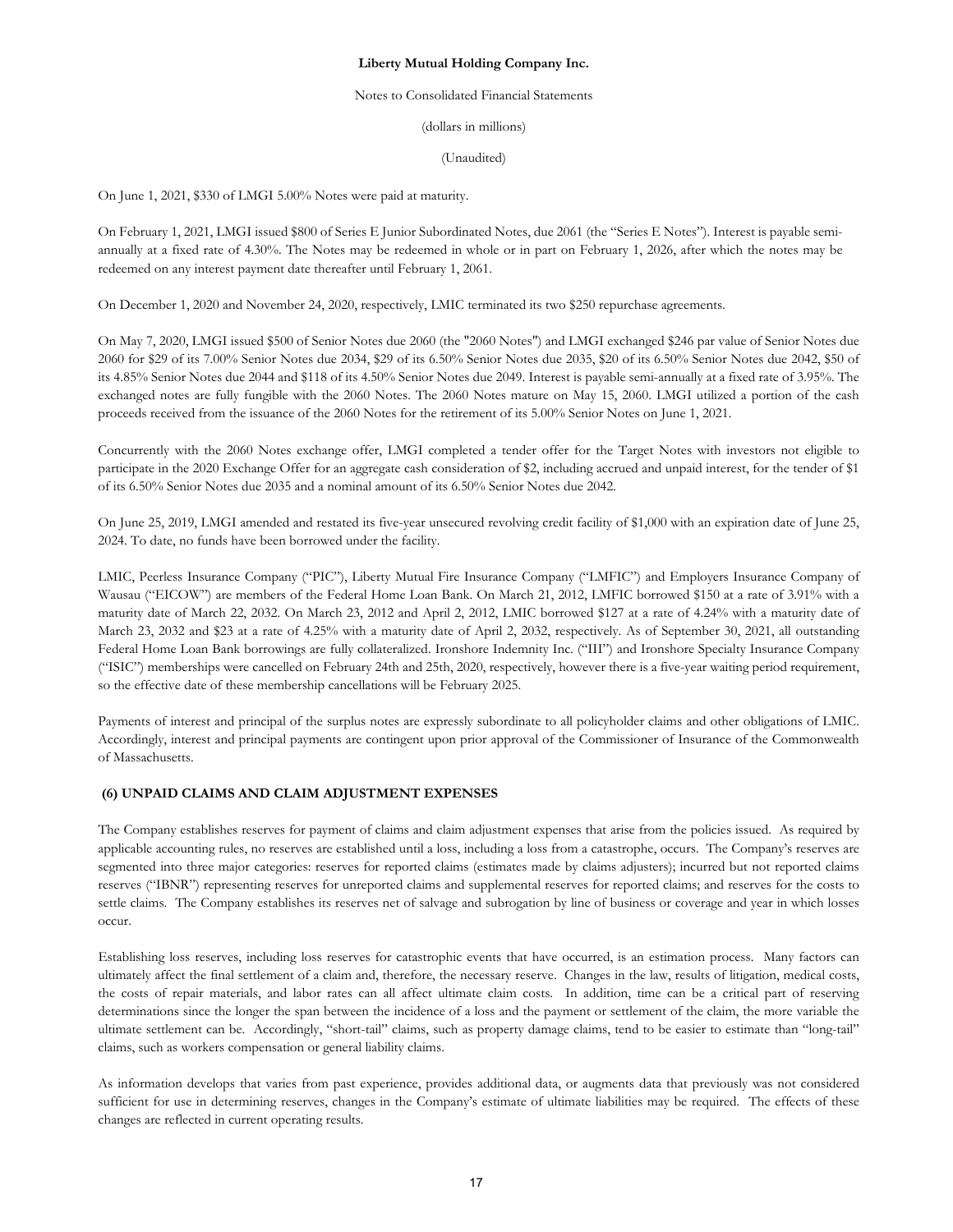## Notes to Consolidated Financial Statements

(dollars in millions)

(Unaudited)

In order to establish a reserve for IBNR claims, the actuarial teams within each of the strategic business units use their experience and knowledge of the lines of business to estimate the potential future development of the incurred claims. The Company uses a number of actuarial methods and assumptions to develop an estimate of ultimate claim liabilities. Generally, these are a combination of exposure and experience based actuarial methods and review of other pertinent and available information from claims, underwriting, product and finance. Exposure based actuarial methods consider historical loss ratios and adjust for rate changes, premium and loss trends, industry trends and other information. These methods are typically used when developing an actuarial central estimate for more recent policy periods when claims data is insufficient to produce a reliable indication. As claims data becomes more reliable for a given policy period, more consideration is given to experience methods which review and monitor actual paid and reported development.

A comprehensive actuarial reserve review is performed for each product line at least once a year. The process and methods used for each product line vary depending on the circumstances and include input from claims, underwriting, product and finance. Each quarter the actuarial central estimate for each product line is reviewed and updated based upon development and presented to the reserving committee to conclude on the Company's best estimate of ultimate claim liabilities.

Activity in property and casualty unpaid claims and claim adjustment expenses of the Company are summarized as follows:

|                                                                      | 2021     | 2020     |
|----------------------------------------------------------------------|----------|----------|
| Balance as of January 1                                              | \$67,465 | \$61,848 |
| Less: unpaid reinsurance recoverables <sup>(1)</sup>                 | 11,322   | 11,444   |
| Net balance as of January 1                                          | 56,143   | 50,404   |
| Balance attributable to acquisitions and dispositions <sup>(2)</sup> | (442)    | (13)     |
| Incurred attributable to:                                            |          |          |
| Current year                                                         | 22,428   | 20,743   |
| Prior years $(3)$                                                    | (84)     | 354      |
| Discount accretion attributable to prior years                       | 32       | 21       |
| Total incurred                                                       | 22,376   | 21,118   |
| Paid attributable to:                                                |          |          |
| Current year                                                         | 10,535   | 9,295    |
| Prior years                                                          | 8,387    | 8,018    |
| Total paid                                                           | 18,922   | 17,313   |
| Amortization of deferred retroactive reinsurance gain                | 9        | 4        |
| Net adjustment due to foreign exchange                               | (332)    | 260      |
| Add: unpaid reinsurance recoverables <sup>(1)</sup>                  | 12,041   | 11,273   |
| Balance as of September 30                                           | \$70,873 | \$65,733 |

(1) In addition to the unpaid reinsurance recoverable balances noted above, and as a result of retroactive reinsurance agreements, the Company has recorded retroactive reinsurance recoverable balances of \$4,329 and \$3,532 as of September 30, 2021 and 2020, respectively

(2) The balance attributable to acquisitions and dispositions in 2021 represents the reinsurance to close agreement with Riverstone to dispose of 100% of Liberty's remaining position in Syndicate 4000. The balance attributable to acquisitions and dispositions in 2020 represents the disposition of Russian insurance affiliate

(3) Does not include decreases in allowance related to reinsurance recoverables due to prior year development of \$5 and (\$28) as of September 30, 2021 and 2020, respectively

In 2021, the change in incurred attributable to prior years, excluding asbestos and environmental and amortization of deferred retroactive loss, is primarily attributable to favorable development on the commercial multi-peril, homeowners, and personal auto lines of business, partially offset by unfavorable development on casualty runoff reserves and reinsurance. In 2020, the change in incurred attributable to prior years, excluding asbestos and environmental and amortization of deferred retroactive gain, is primarily attributable to unfavorable development on the reinsurance, commercial multi-peril, and speciality lines of business, partially offset by favorable development on homeowners.

In response to the COVID-19 pandemic, several states have passed amendments to expand Workers' Compensation coverage to ensure certain workers who contract the virus are eligible for compensation. In addition, some states have explored legislation that may expand the coverage obligations of certain insurance policies, such as business interruption policies. The Company continues to evaluate the potential exposures, but could experience increased claims frequency and severity depending on the terms and number of states implementing such changes.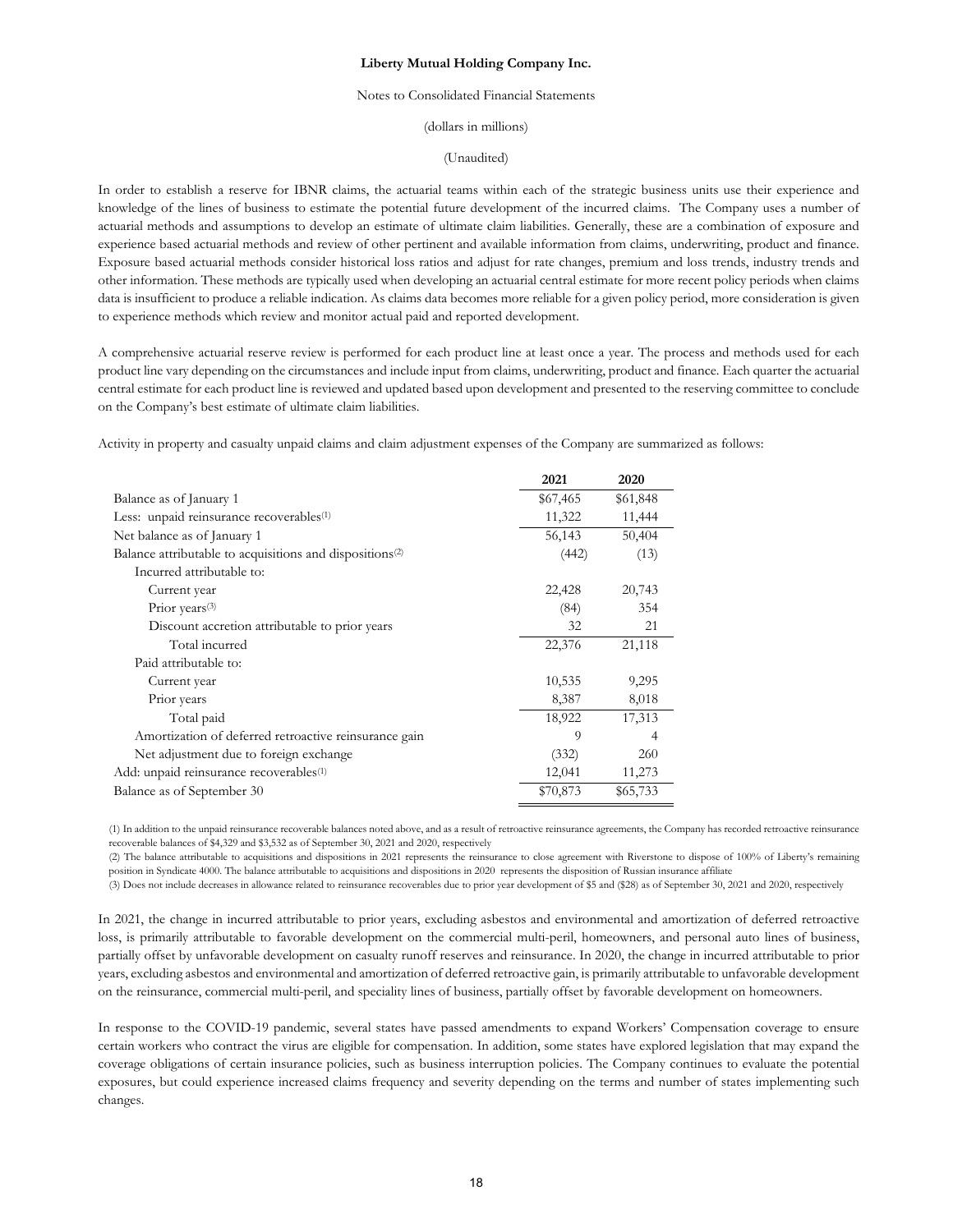## Notes to Consolidated Financial Statements

(dollars in millions)

(Unaudited)

## **Asbestos and Environmental Reserves**

The Company's asbestos and environmental reserves for unpaid claims and claim adjustment expenses, net of reinsurance before the NICO Reinsurance Transaction and including uncollectible reinsurance, were \$1,115 and \$1,233 as of September 30, 2021 and December 31, 2020, respectively.

# **(7) INCOME TAXES**

The income tax provision is calculated under the liability method of accounting. The Company recognizes deferred income tax assets and liabilities for the expected future tax effects attributable to temporary differences between the financial statement and tax return bases of assets and liabilities based on enacted tax rates and other provisions of the tax law. The effect of a change in tax laws or rates on deferred tax assets and liabilities is recognized in income in the period in which such change is enacted. Deferred tax assets are reduced by a valuation allowance if it is more likely than not that all or some portion of the deferred tax assets will not be realized.

The Company's effective tax rate on continuing operations differs from the U.S. Federal statutory rate of 21% primarily due to the impact of non-U.S. operations and tax-exempt investment income.

A reconciliation of the beginning and ending amount of unrecognized tax benefits is as follows:

| Balance at December 31, 2020                             | <b>S69</b>     |
|----------------------------------------------------------|----------------|
| Additions based on tax positions related to current year |                |
| Additions for tax positions of prior years               | $\overline{A}$ |
| Translation                                              | (2)            |
| Balance at September 30, 2021                            |                |

Included in the tabular roll forward of unrecognized tax benefits are interest and penalties in the amount of \$31 and \$29 as of September 30, 2021 and December 31, 2020, respectively.

Included in the balance at September 30, 2021 is \$64 related to tax positions that would impact the effective tax rate.

The Company recognizes interest and penalties related to unrecognized tax benefits in U.S. Federal, state, and foreign income tax expense. For the three months ended September 30, 2021 and 2020, the Company recognized \$1 and \$(2) of interest and penalties, respectively. For the nine months ended September 30, 2021 and 2020, the Company recognized \$2 and \$(1) of interest and penalties, respectively. The Company had approximately \$28 and \$26 of interest and penalties accrued as of September 30, 2021 and December 31, 2020, respectively.

The statute of limitations has expired through the 2016 tax year. The Company has foreign entities that are open for examination in their local countries for tax years 2015-2020. Any adjustments that may result from the examinations of these income tax returns are not expected to have a material impact on the financial position, liquidity, or results of operations of the Company.

The Company believes that the balance of unrecognized tax benefits could decrease by \$10 within the next twelve months as a result of potential settlements and lapse of the statute of limitations.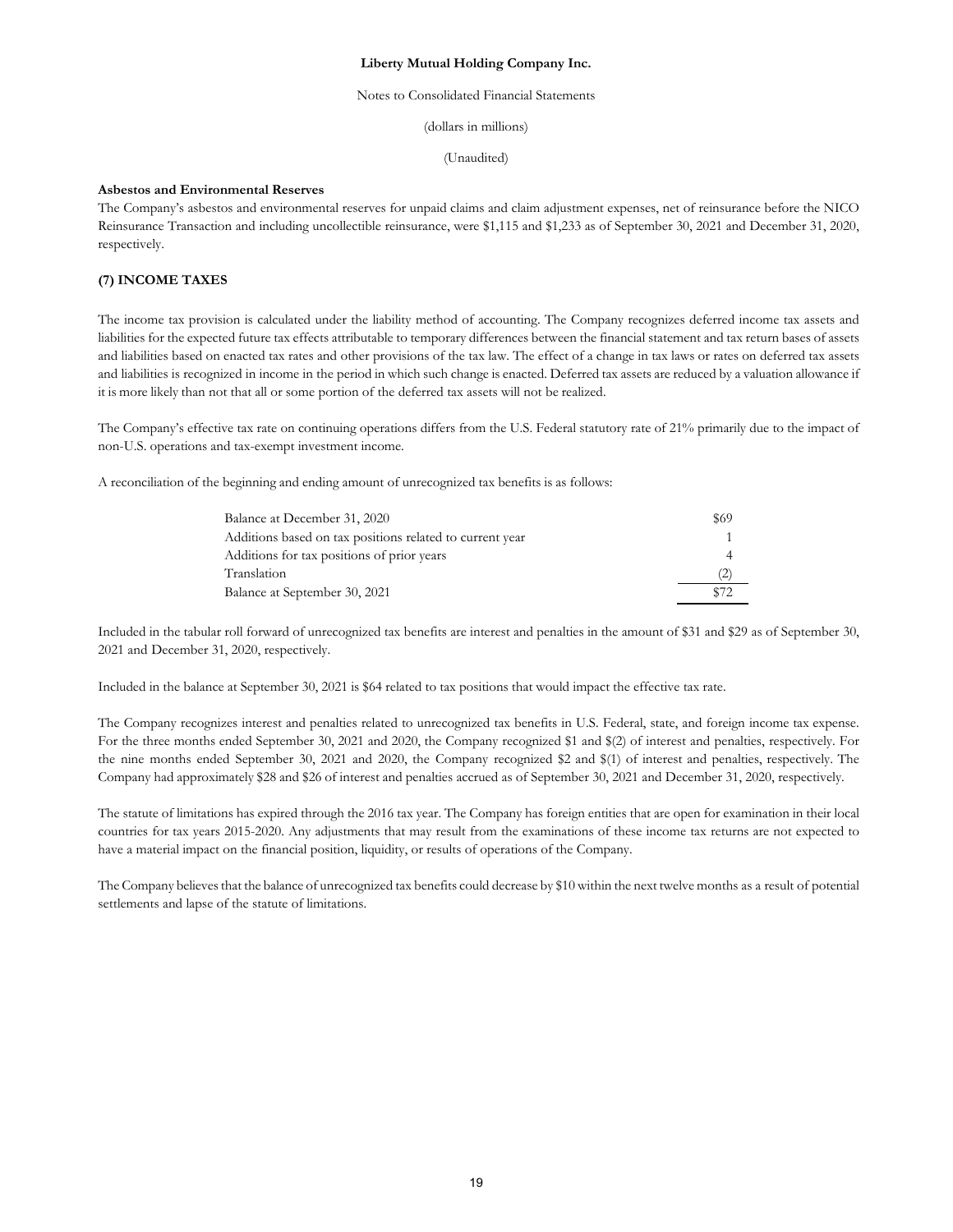## Notes to Consolidated Financial Statements

### (dollars in millions)

#### (Unaudited)

# **(8) BENEFIT PLANS**

The net benefit costs for the three and nine months ended September 30, 2021 and 2020, include the following components:

| Three months ended September 30,          | <b>Pension Benefits</b> |                          |                          | Supplemental<br>Pension<br>Benefits <sup>(1)</sup> | Postretirement<br><b>Benefits</b> |      |
|-------------------------------------------|-------------------------|--------------------------|--------------------------|----------------------------------------------------|-----------------------------------|------|
|                                           | 2021                    | 2020                     | 2021                     | 2020                                               | 2021                              | 2020 |
| Components of net periodic benefit costs: |                         |                          |                          |                                                    |                                   |      |
| Service costs                             | \$40                    | \$39                     | \$2                      | \$2                                                | \$4                               | \$4  |
| Interest costs                            | 50                      | 64                       | 2                        | 3                                                  | $^{\circ}$                        |      |
| Expected return on plan assets            | (121)                   | (133)                    | $\overline{\phantom{0}}$ | $\overline{\phantom{a}}$                           |                                   |      |
| Settlement charge                         | 36                      | $\overline{\phantom{0}}$ |                          |                                                    |                                   |      |
| Amortization of unrecognized:             |                         |                          |                          |                                                    |                                   |      |
| Net loss                                  | 40                      | 56                       |                          | 6                                                  |                                   | 3    |
| Prior service cost                        | (6)                     | (6)                      | $^{\prime}$ 1)           | (1)                                                | (4)                               | (4)  |
| Net periodic benefit costs <sup>(2)</sup> | \$39                    | \$20                     | \$10                     | \$10                                               | \$11                              | \$10 |

(1) The Company sponsors non-qualified supplemental pension plans to restore to selected highly compensated employees the pension benefits to which they would be entitled under the Company's U.S. tax qualified, defined benefit pension plan had it not been for limits imposed by the Internal Revenue Code. The supplemental plans are unfunded. (2) All components of net periodic benefit costs are reported in operating costs and expenses on the accompanying consolidated statements of income.

|                                           |                         |                          |      | Supplemental             |                          |      |
|-------------------------------------------|-------------------------|--------------------------|------|--------------------------|--------------------------|------|
|                                           |                         |                          |      | Pension                  | Postretirement           |      |
| Nine months ended September 30,           | <b>Pension Benefits</b> |                          |      | Benefits (1)             | <b>Benefits</b>          |      |
|                                           | 2021                    | 2020                     | 2021 | 2020                     | 2021                     | 2020 |
| Components of net periodic benefit costs: |                         |                          |      |                          |                          |      |
| Service costs                             | \$119                   | \$118                    | \$5  | \$6                      | \$12                     | \$12 |
| Interest costs                            | 149                     | 193                      | 8    | 9                        | 17                       | 21   |
| Expected return on plan assets            | (391)                   | (400)                    | -    | $\overline{\phantom{a}}$ | $\overline{\phantom{0}}$ |      |
| Settlement charge                         | 146                     | $\overline{\phantom{0}}$ | -    | 13                       |                          |      |
| Amortization of unrecognized:             |                         |                          |      |                          |                          |      |
| Net loss                                  | 120                     | 167                      | 20   | 18                       | 15                       | 9    |
| Prior service cost                        | (17)                    | (17)                     | (3)  | (3)                      | (10)                     | (11) |
| Net periodic benefit costs <sup>(2)</sup> | \$126                   | \$61                     | \$30 | \$43                     | \$34                     | \$31 |

(1) The Company sponsors non-qualified supplemental pension plans to restore to selected highly compensated employees the pension benefits to which they would be entitled under the Company's U.S. tax qualified, defined benefit pension plan had it not been for limits imposed by the Internal Revenue Code. The supplemental plans are unfunded. (2) All components of net periodic benefit costs are reported in operating costs and expenses on the accompanying consolidated statements of income.

In 2020, the Company offered a voluntary early retirement option ("ERO") to U.S. employees meeting certain age and service requirements. Employees opting into the program will receive an enhanced pension benefit and be required to terminate employment with the Company between December 31, 2020 and December 30, 2021. The Company recorded settlement charges in restructuring costs in the consolidated statement of income of \$36 and \$146 for the three and nine months ended September 30, 2021.

The Company reported \$0 and \$13 of settlement charges due to Supplemental payments in excess of the settlement accounting threshold in the three and nine months ended September 30, 2020.

The Company has contributed \$0 to the qualified plans as of September 30, 2021 and does not expect any additional contributions for 2021.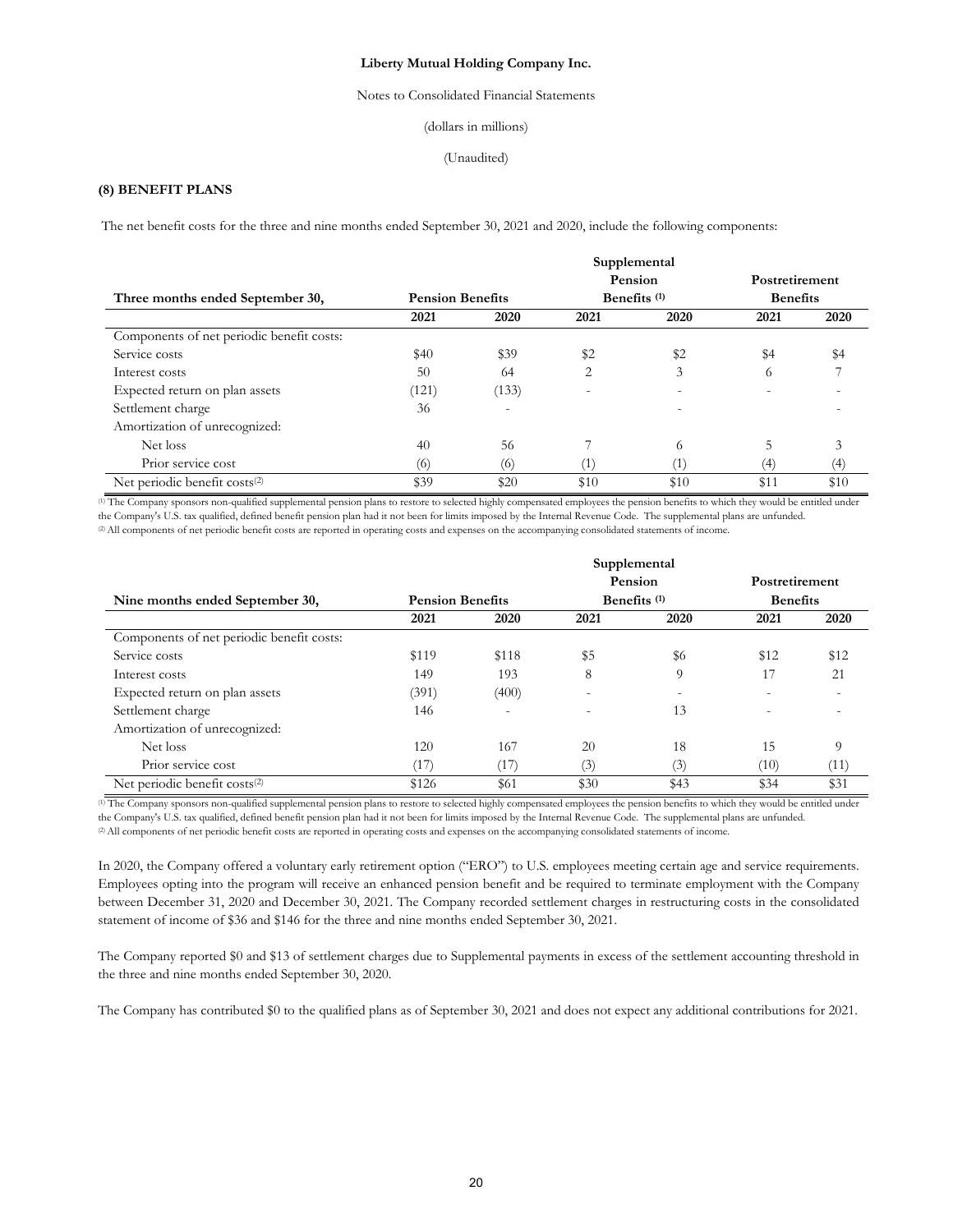#### Notes to Consolidated Financial Statements

(dollars in millions)

(Unaudited)

# **(9) FAIR VALUE OF FINANCIAL INSTRUMENTS**

Fair value is the price that would be received to sell an asset or would be paid to transfer a liability in an orderly transaction between market participants at the measurement date. In determining fair value, the Company primarily uses the market approach, which generally utilizes market transaction data for identical or similar instruments.

The hierarchy level assigned to each security in the Company's investments portfolio is based on the Company's assessment of the transparency and reliability of the inputs used in the valuation of each instrument at the measurement date. The highest priority is given to unadjusted quoted prices in active markets for identical assets (Level 1 measurements) and the lowest priority to unobservable inputs (Level 3 measurements). Securities are classified based on the lowest level of input that is significant to the fair value measurement. The Company recognizes transfers between levels at the end of each reporting period. The three hierarchy levels are defined as follows:

- Level 1 Valuations based on unadjusted quoted market prices in active markets for identical assets or liabilities that the Company has the ability to access.
- Level 2 Valuations based on observable inputs (other than Level 1 prices), such as quoted prices for similar assets or liabilities at the measurement date, quoted prices in markets that are not active, or other inputs that are observable, either directly or indirectly.
- Level 3 Valuations based on inputs that are unobservable and significant to the overall fair value measurement and involve management judgment. The unobservable inputs reflect the Company's estimates of the assumptions that market participants would use in valuing the assets and liabilities.

The availability of observable inputs can vary from financial instrument to financial instrument and is affected by a wide variety of factors, including, for example, the type of financial instrument, whether the financial instrument is new and not yet established in the marketplace, and other characteristics particular to the financial instrument. To the extent that valuation is based on models or inputs that are less observable or unobservable in the market, the determination of fair value requires significantly more judgment. Accordingly, the degree of judgment exercised by management in determining fair value is greatest for instruments categorized in Level 3.

The Company is responsible for the determination of fair value and the supporting assumptions and methodologies. The Company gains assurance on the overall reasonableness and consistent application of valuation methodologies and inputs and compliance with accounting standards through the execution of various processes and controls designed to ensure that the Company's assets and liabilities are appropriately valued. For fair values received from third parties or internally estimated, the Company's processes are designed to determine that the valuation methodologies and inputs are appropriate and consistently applied, the assumptions are reasonable and consistent with the objective of determining fair value, and the fair values are accurately recorded. For example, on a continuing basis, the Company assesses the reasonableness of individual fair values that have stale security prices or that exceed certain thresholds as compared to previous fair values received from valuation service providers or brokers or derived from internal models. The Company performs procedures to understand and assess the methodologies, processes and controls of valuation service providers. In addition, the Company may validate the reasonableness of fair values by comparing information obtained from valuation service providers or brokers to other third party valuation sources for selected securities.

The Company used the following methods and assumptions in estimating the fair value of its financial instruments as well as the general classification of such financial instruments pursuant to the above fair value hierarchy:

## **Fixed Maturities**

At each valuation date, the Company uses various valuation techniques to estimate the fair value of its fixed maturities portfolio. The primary method for valuing the Company's securities is through independent third-party valuation service providers. For positions where valuations are not available from independent third-party valuation service providers, the Company utilizes broker quotes and internal pricing methods to determine fair values. The Company obtains a single non-binding price quote from a broker familiar with the security who, similar to the Company's valuation service providers, may consider transactions or activity in similar securities, as applicable, among other information. The brokers providing price quotes are generally from the brokerage divisions of leading financial institutions with market making, underwriting and distribution expertise regarding the security subject to valuation. The evaluation and prioritization of these valuation sources is systematic and predetermined resulting in a single quote or price for each financial instrument. The following describes the techniques generally used to determine the fair value of the Company's fixed maturities by asset class: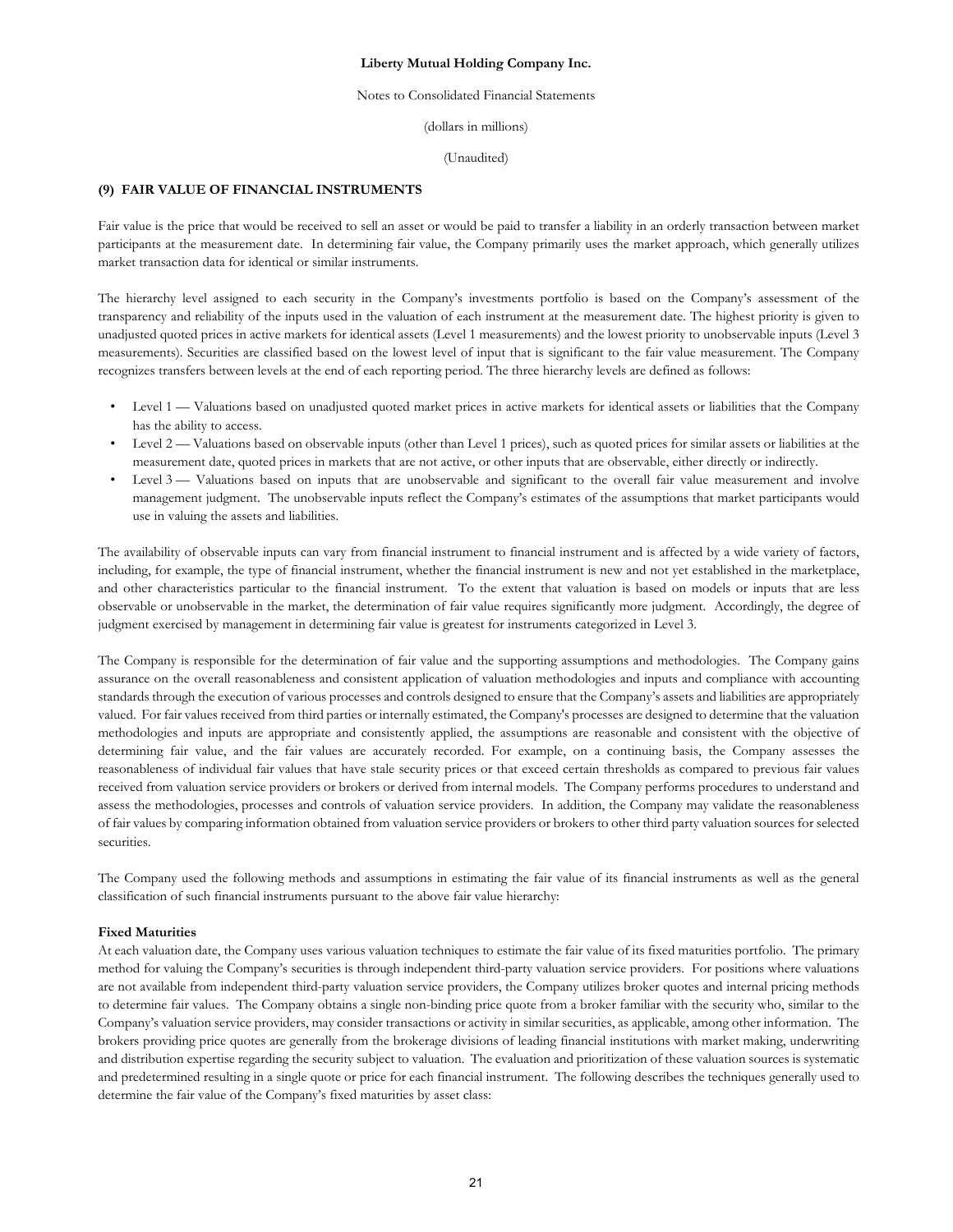#### Notes to Consolidated Financial Statements

(dollars in millions)

(Unaudited)

#### **U.S. Government and Agency Securities**

U.S. government and agency securities consist primarily of bonds issued by the U.S. Treasury and mortgage pass-through agencies such as the Federal Home Loan Bank, the Federal National Mortgage Association and the Federal Home Loan Mortgage Corporation. As the fair values of the Company's U.S. Treasury securities are based on active markets and unadjusted market prices, they are classified within Level 1. The fair value of U.S. government agency securities is generally determined using observable market inputs that include quoted prices for identical or similar assets in markets that are not active, benchmark yields, reported trades, bids, offers and credit spreads. Accordingly, the fair value of U.S. government agency securities is primarily classified within Level 2.

#### **Mortgage-Backed Securities**

The Company's portfolio of residential and commercial MBS is originated by both agencies and non-agencies, the majority of which are passthrough securities issued by U.S. government agencies. The fair value of MBS is generally determined using observable market inputs that include quoted prices for identical or similar assets in markets that are not active, benchmark yields, contractual cash flows, prepayment speeds, collateral performance and credit spreads. Accordingly, the fair value of MBS is primarily classified within Level 2.

#### **Asset-Backed Securities**

ABS include mostly investment-grade bonds backed by pools of loans with a variety of underlying collateral, including automobile loan receivables, credit card receivables, and collateralized loan obligation securities originated by a variety of financial institutions. The fair value of ABS is generally determined using observable market inputs that include quoted prices for identical or similar assets in markets that are not active, benchmark yields, contractual cash flows, prepayment speeds, collateral performance and credit spreads. Accordingly, the fair value of ABS is primarily classified within Level 2.

### **Municipal Securities**

The Company's municipal portfolio is comprised of bonds issued by U.S. domiciled state and municipal entities. The fair value of municipal securities is generally determined using observable market inputs that include quoted prices for identical or similar assets in markets that are not active, benchmark yields, binding broker quotes, issuer ratings, reported trades and credit spreads. Accordingly, the fair value of municipal securities is primarily classified within Level 2.

## **Corporate Debt and Other Securities**

Corporate debt securities consist primarily of investment-grade debt of a wide variety of corporate issuers and industries. The fair value of corporate and other securities is generally determined using observable market inputs that include quoted prices for identical or similar assets in markets that are not active, benchmark yields, new issuances, issuer ratings, reported trades of identical or comparable securities, bids, offers and credit spreads. Accordingly, the fair value of corporate and other securities is primarily classified within Level 2. In the event third-party vendor valuation is not available, prices are determined using non-binding price quotes from a broker familiar with the security. In this instance, the valuation inputs are generally unobservable and the fair value is classified within Level 3.

#### **Foreign Government Securities**

Foreign government securities include bonds issued or guaranteed by foreign governments. The fair value of foreign government securities is generally determined using observable market inputs that include quoted prices for identical or similar assets in markets that are not active, benchmark yields, binding broker quotes, issuer ratings, reported trades of identical or comparable securities and credit spreads. Accordingly, the fair value of foreign government securities is primarily classified within Level 2. In the event third-party vendor valuation is not available, prices are determined using non-binding price quotes from a broker familiar with the security. In this instance, the valuation inputs are generally unobservable and the fair value is classified within Level 3.

## **Equity Securities**

Equity securities include common and preferred stocks. Common stocks with fair values based on quoted market prices in active markets are classified within Level 1. Common stocks with fair values determined using observable market inputs that include quoted prices for identical or similar assets in markets that are not active are classified within Level 2. The fair value of preferred stock is generally determined using observable market inputs that include quoted prices for identical or similar assets in markets that are not active. Accordingly, the fair value of preferred stock is primarily classified within Level 2.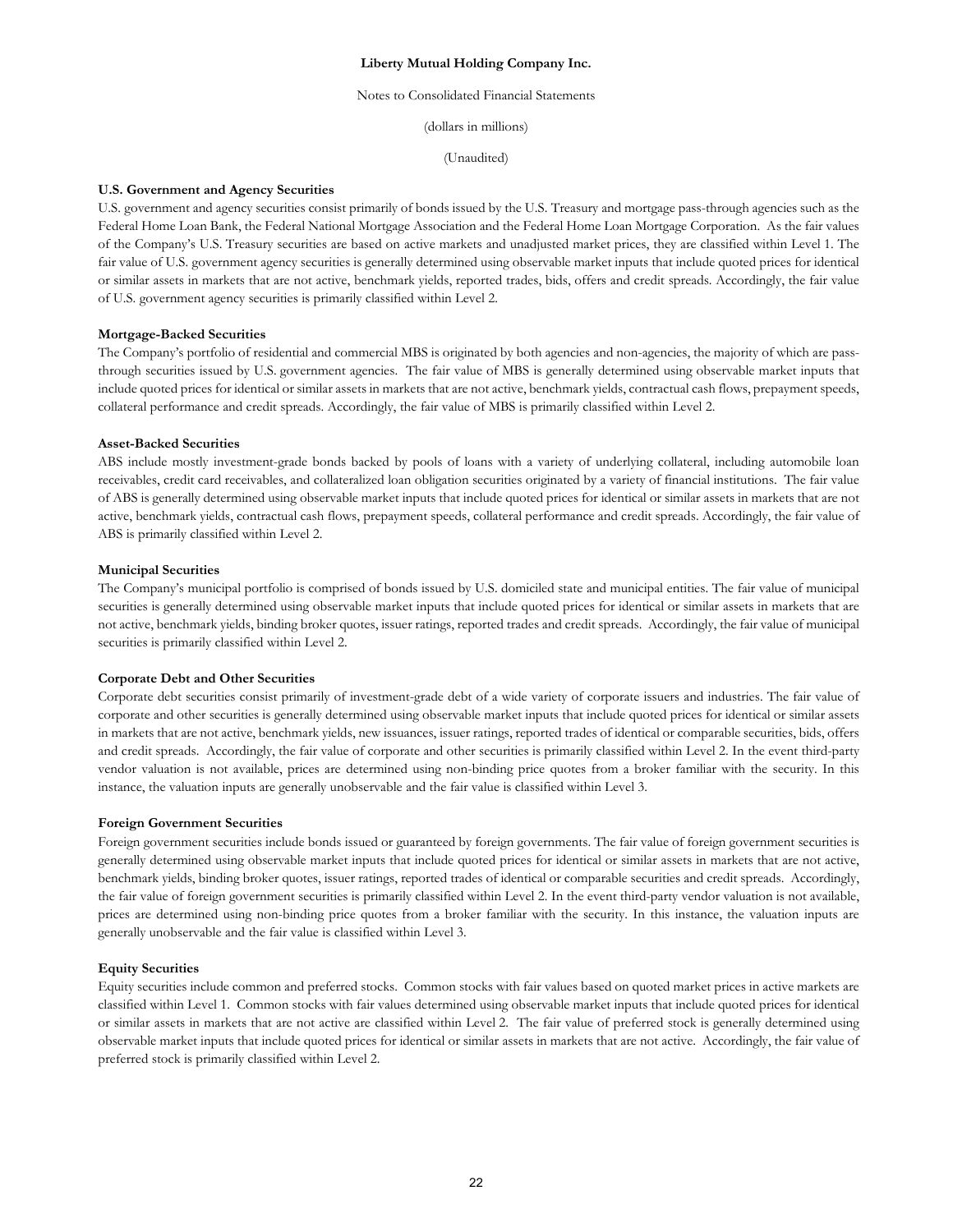#### Notes to Consolidated Financial Statements

(dollars in millions)

(Unaudited)

## **Short-Term Investments**

The fair value of short-term investments is generally determined using observable market inputs that include quoted prices for identical or similar assets in markets that are not active, benchmark yields, new issuances, issuer ratings, reported trades of identical or comparable securities, bids, offers and credit spreads. Accordingly, the fair value of short-term investments is primarily classified within Level 2 of the fair value hierarchy.

### **Other Investments**

Other investments include primarily foreign cash deposits and equity investments in privately held businesses. Cash deposits are primarily valued using quoted prices for similar instruments in active markets; these assets are categorized within Level 2 of the fair value hierarchy. Equity investments in privately held businesses are valued using internal management estimates; they are categorized within Level 3 of the hierarchy. Loans, limited partnership and other equity method investments, which represent the remainder of the other investment balance on the accompanying consolidated balance sheet are not subject to these disclosures and therefore are excluded from the table in this note.

## **Other Assets and Other Liabilities**

Other assets primarily consist of fixed maturities, short-term investments, and equity securities of captive companies sponsored by the Company. These assets are measured based on the methodology for individual securities as discussed above.

Additionally, other assets and other liabilities classified within Level 2 and Level 3 represent the Company's derivatives which can be exchangetraded or traded over-the-counter ("OTC"). OTC derivatives are valued using market transactions and other market evidence whenever possible, including market-based inputs to models, model calibration to market clearing transactions, broker or dealer quotations or alternative pricing sources with reasonable levels of price transparency. When models are used, the selection of a particular model to value an OTC derivative depends on the contractual terms of, and specific risks inherent in the instrument, as well as the availability of pricing information in the market. The Company generally uses similar models to value similar instruments. Valuation models require a variety of inputs, including contractual terms, market prices and rates, yield curves, credit curves, measures of volatility, prepayment rates and correlations of such inputs. For OTC derivatives that trade in liquid markets, such as generic forwards, swaps and options, model inputs can generally be corroborated by observable market data by correlation or other means, and model selection does not involve significant management judgment.

## **Life Insurance Obligations**

Life insurance obligations include certain variable annuity contracts that provide guaranteed minimum income benefits. These benefits are accounted for as embedded derivatives and are bifurcated from the host contract and carried at fair value. The fair value of these embedded derivatives is computed on a recurring basis using assumptions predominately classified as Level 3 (significant unobservable) inputs. While some inputs are observable in the market, such as risk free rates, volatility and historical equity returns, the underlying future policyholder behavior inputs are highly unobservable. The significant policyholder behavior assumptions include lapse and the underlying annuitization rate.

The following tables summarize the Company's assets and liabilities that are measured at fair value on a recurring basis as of September 30, 2021 and December 31, 2020: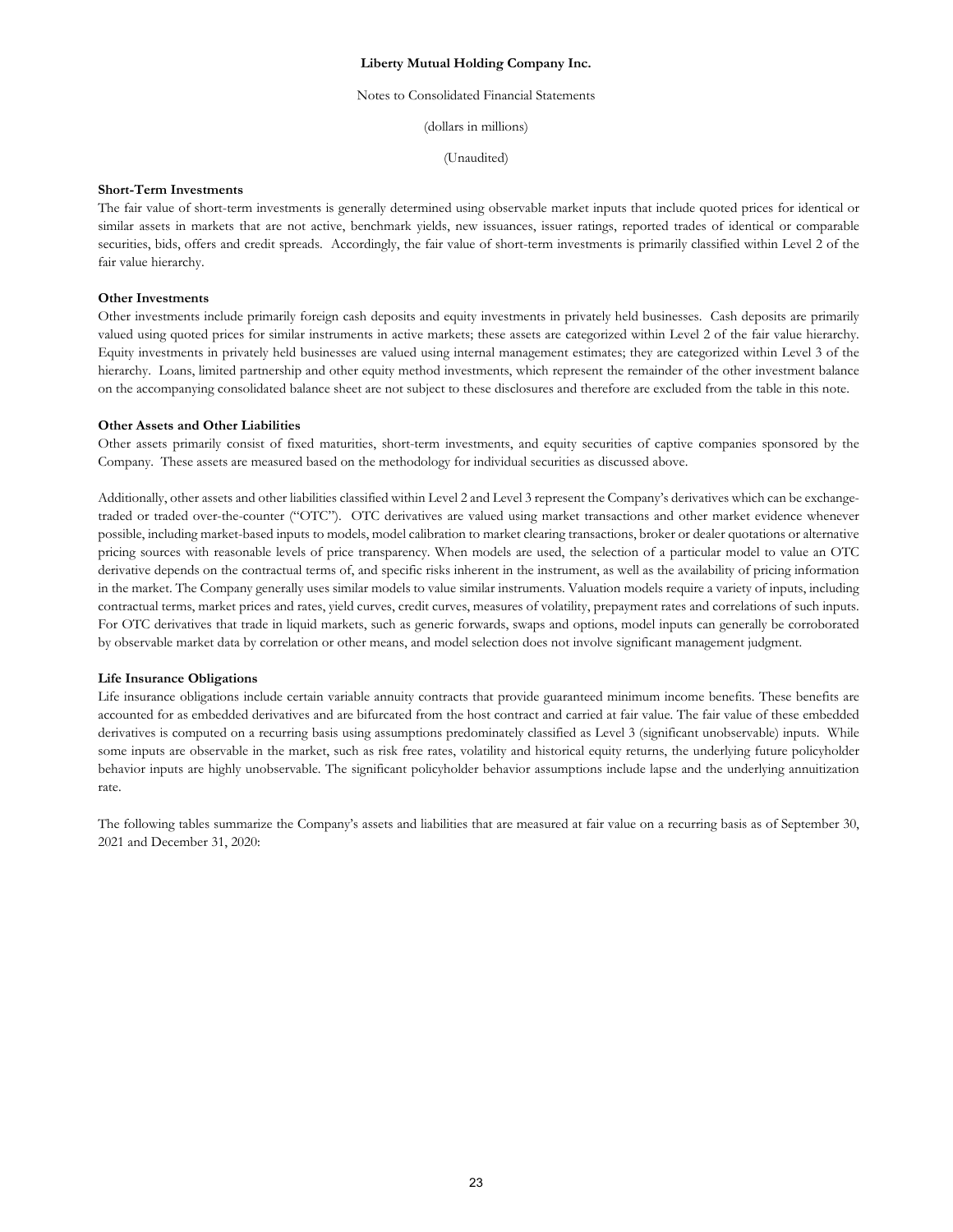# Notes to Consolidated Financial Statements

# (dollars in millions)

# (Unaudited)

# **As of September 30, 2021**

| Assets, at Fair Value                      | Level 1       | Level 2                  | Level 3 | Total    |
|--------------------------------------------|---------------|--------------------------|---------|----------|
| U.S. government and agency securities      | \$10,807      | \$89                     | $S-$    | \$10,896 |
| Residential MBS                            |               | 5,729                    | 208     | 5,937    |
| Commercial MBS                             |               | 4,269                    | 116     | 4,385    |
| Other MBS and ABS                          |               | 5,534                    | 72      | 5,606    |
| U.S. state and municipal                   |               | 8,122                    | 181     | 8,303    |
| Corporate and other                        |               | 32,315                   | 1,093   | 33,408   |
| Foreign government securities              |               | 4,934                    | 6       | 4,940    |
| Total fixed maturities, available for sale | 10,807        | 60,992                   | 1,676   | 73,475   |
| Common stock                               | 2,822         | 33                       | 89      | 2,944    |
| Preferred stock                            | 3             | $\overline{\phantom{0}}$ | 8       | 11       |
| Total equity securities, at fair value     | 2,825         | 33                       | 97      | 2,955    |
| Short-term investments                     |               | 275                      | 16      | 291      |
| Other investments                          | 2             | 142                      | 527     | 671      |
| Other assets                               |               |                          | 25      | 25       |
| Total assets                               | \$13,634      | \$61,442                 | \$2,341 | \$77,417 |
| Liabilities, at Fair Value                 |               |                          |         |          |
| Life insurance obligations                 | $\text{\$}$ - |                          | \$ (99) | \$ (99)  |
| Other liabilities                          |               | (2)                      |         | (2)      |
| Total liabilities                          | \$ -          | \$ (2)                   | \$ (99) | \$(101)  |

| Level 2<br>Level 3<br>Total<br>Assets, at Fair Value<br>Level 1<br>$\mathbb{S}$ –<br>\$7,209<br>U.S. government and agency securities<br>\$7,091<br>\$118<br>Residential MBS<br>5,882<br>5,959<br>77<br>Commercial MBS<br>4,642<br>85<br>4,727<br>Other MBS and ABS<br>5,312<br>5,298<br>14<br>U.S. state and municipal<br>9,195<br>92<br>9,287<br>Corporate and other<br>33,019<br>759<br>33,778<br>Foreign government securities<br>5,029<br>5,029<br>$\overline{\phantom{a}}$<br>Total fixed maturities, available for sale<br>7,091<br>71,301<br>63,183<br>1,027<br>Common stock<br>2,451<br>85<br>2,562<br>26<br>Preferred stock<br>3<br>7<br>10<br>2,451<br>Total equity securities, available for sale<br>29<br>92<br>2,572<br>Short-term investments<br>2<br>276<br>274<br>(2)<br>Other investments<br>143<br>387<br>528<br>31<br>Other assets<br>31<br>Total assets<br>\$9,542<br>\$63,629<br>\$74,708<br>\$1,537<br>Liabilities, at Fair Value<br>\$ -<br>\$ -<br>Life insurance obligations<br>\$(122)<br>\$(122)<br>Other liabilities<br>(5)<br>(5)<br>$\mathbb{S}$ -<br>Total liabilities<br>\$(5)<br>\$(122)<br>\$(127) | As of December 31, 2020 |  |  |  |  |
|---------------------------------------------------------------------------------------------------------------------------------------------------------------------------------------------------------------------------------------------------------------------------------------------------------------------------------------------------------------------------------------------------------------------------------------------------------------------------------------------------------------------------------------------------------------------------------------------------------------------------------------------------------------------------------------------------------------------------------------------------------------------------------------------------------------------------------------------------------------------------------------------------------------------------------------------------------------------------------------------------------------------------------------------------------------------------------------------------------------------------------------|-------------------------|--|--|--|--|
|                                                                                                                                                                                                                                                                                                                                                                                                                                                                                                                                                                                                                                                                                                                                                                                                                                                                                                                                                                                                                                                                                                                                       |                         |  |  |  |  |
|                                                                                                                                                                                                                                                                                                                                                                                                                                                                                                                                                                                                                                                                                                                                                                                                                                                                                                                                                                                                                                                                                                                                       |                         |  |  |  |  |
|                                                                                                                                                                                                                                                                                                                                                                                                                                                                                                                                                                                                                                                                                                                                                                                                                                                                                                                                                                                                                                                                                                                                       |                         |  |  |  |  |
|                                                                                                                                                                                                                                                                                                                                                                                                                                                                                                                                                                                                                                                                                                                                                                                                                                                                                                                                                                                                                                                                                                                                       |                         |  |  |  |  |
|                                                                                                                                                                                                                                                                                                                                                                                                                                                                                                                                                                                                                                                                                                                                                                                                                                                                                                                                                                                                                                                                                                                                       |                         |  |  |  |  |
|                                                                                                                                                                                                                                                                                                                                                                                                                                                                                                                                                                                                                                                                                                                                                                                                                                                                                                                                                                                                                                                                                                                                       |                         |  |  |  |  |
|                                                                                                                                                                                                                                                                                                                                                                                                                                                                                                                                                                                                                                                                                                                                                                                                                                                                                                                                                                                                                                                                                                                                       |                         |  |  |  |  |
|                                                                                                                                                                                                                                                                                                                                                                                                                                                                                                                                                                                                                                                                                                                                                                                                                                                                                                                                                                                                                                                                                                                                       |                         |  |  |  |  |
|                                                                                                                                                                                                                                                                                                                                                                                                                                                                                                                                                                                                                                                                                                                                                                                                                                                                                                                                                                                                                                                                                                                                       |                         |  |  |  |  |
|                                                                                                                                                                                                                                                                                                                                                                                                                                                                                                                                                                                                                                                                                                                                                                                                                                                                                                                                                                                                                                                                                                                                       |                         |  |  |  |  |
|                                                                                                                                                                                                                                                                                                                                                                                                                                                                                                                                                                                                                                                                                                                                                                                                                                                                                                                                                                                                                                                                                                                                       |                         |  |  |  |  |
|                                                                                                                                                                                                                                                                                                                                                                                                                                                                                                                                                                                                                                                                                                                                                                                                                                                                                                                                                                                                                                                                                                                                       |                         |  |  |  |  |
|                                                                                                                                                                                                                                                                                                                                                                                                                                                                                                                                                                                                                                                                                                                                                                                                                                                                                                                                                                                                                                                                                                                                       |                         |  |  |  |  |
|                                                                                                                                                                                                                                                                                                                                                                                                                                                                                                                                                                                                                                                                                                                                                                                                                                                                                                                                                                                                                                                                                                                                       |                         |  |  |  |  |
|                                                                                                                                                                                                                                                                                                                                                                                                                                                                                                                                                                                                                                                                                                                                                                                                                                                                                                                                                                                                                                                                                                                                       |                         |  |  |  |  |
|                                                                                                                                                                                                                                                                                                                                                                                                                                                                                                                                                                                                                                                                                                                                                                                                                                                                                                                                                                                                                                                                                                                                       |                         |  |  |  |  |
|                                                                                                                                                                                                                                                                                                                                                                                                                                                                                                                                                                                                                                                                                                                                                                                                                                                                                                                                                                                                                                                                                                                                       |                         |  |  |  |  |
|                                                                                                                                                                                                                                                                                                                                                                                                                                                                                                                                                                                                                                                                                                                                                                                                                                                                                                                                                                                                                                                                                                                                       |                         |  |  |  |  |
|                                                                                                                                                                                                                                                                                                                                                                                                                                                                                                                                                                                                                                                                                                                                                                                                                                                                                                                                                                                                                                                                                                                                       |                         |  |  |  |  |
|                                                                                                                                                                                                                                                                                                                                                                                                                                                                                                                                                                                                                                                                                                                                                                                                                                                                                                                                                                                                                                                                                                                                       |                         |  |  |  |  |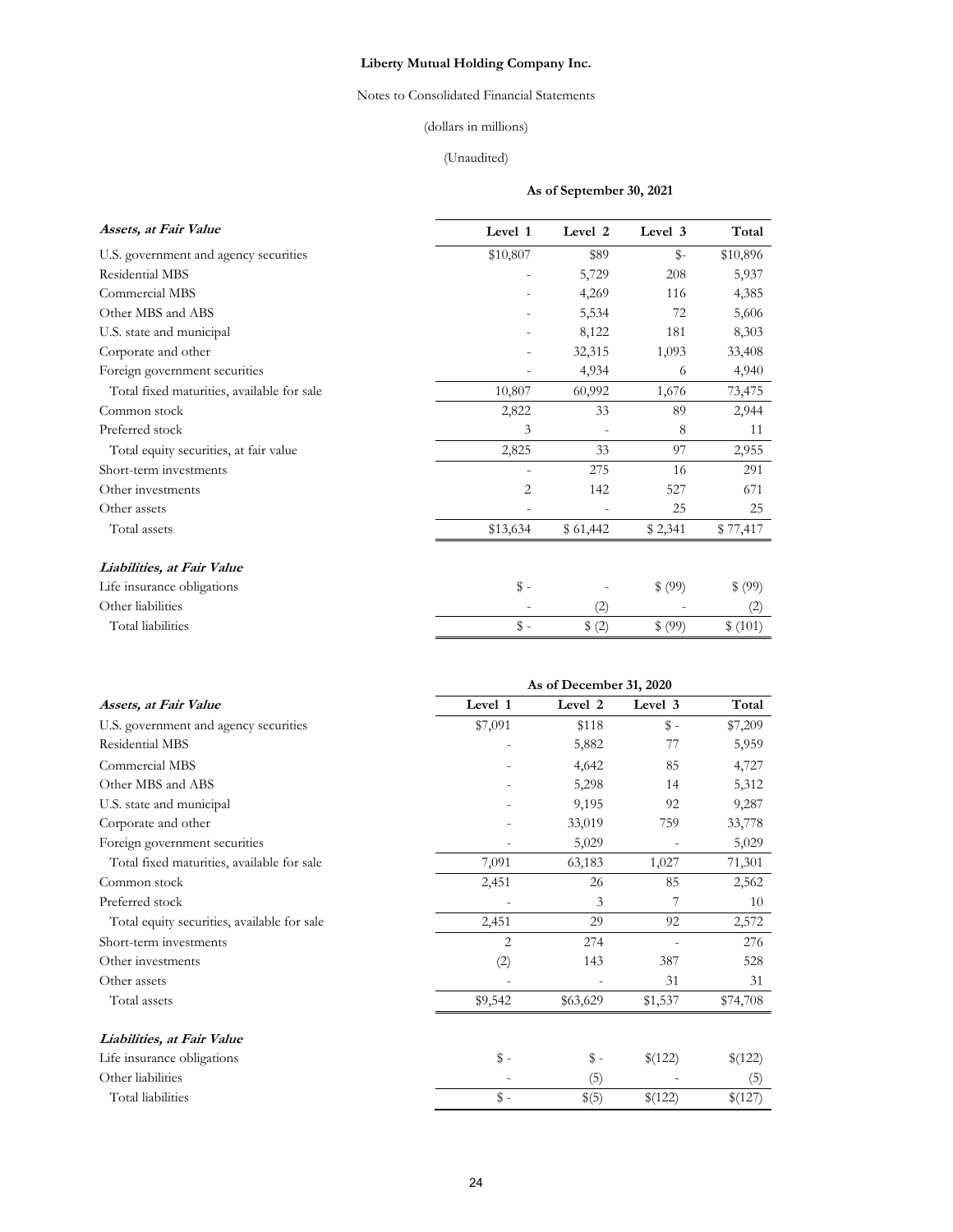## Notes to Consolidated Financial Statements

### (dollars in millions)

### (Unaudited)

The following tables summarize the fair values of assets on a recurring basis classified as Level 3 within the fair value hierarchy:

|                                       | As of September 30, 2021 |                           |                                   | As of December 31, 2020 |                           |                                   |  |
|---------------------------------------|--------------------------|---------------------------|-----------------------------------|-------------------------|---------------------------|-----------------------------------|--|
|                                       | Purchases                | Transfer in<br>to Level 3 | <b>Transfer out</b><br>of Level 3 | Purchases               | Transfer in<br>to Level 3 | <b>Transfer out</b><br>of Level 3 |  |
| Assets, at Fair Value                 |                          |                           |                                   |                         |                           |                                   |  |
| U.S. government and agency securities | $\mathbb{S}^-$           | $\mathbb{S}$ -            | \$-                               | $\mathbb{S}^-$          | \$-                       | $S-$                              |  |
| Residential MBS                       | 32                       |                           | (68)                              | 77                      |                           |                                   |  |
| Commercial MBS                        |                          | 28                        |                                   | 132                     |                           | (123)                             |  |
| Other MBS and ABS                     | 71                       |                           | (12)                              |                         |                           | (7)                               |  |
| U.S. state and municipal              |                          | 89                        |                                   |                         | 50                        | (50)                              |  |
| Corporate and other                   | 932                      |                           | (44)                              | 851                     | 45                        | (7)                               |  |
| Foreign government securities         |                          | 6                         |                                   |                         |                           |                                   |  |
| Total fixed maturities                | 1,035                    | 123                       | (124)                             | 1,060                   | 102                       | (187)                             |  |
| Common stock                          | 15                       |                           | (15)                              | 22                      | 19                        |                                   |  |
| Preferred stock                       |                          |                           |                                   |                         |                           |                                   |  |
| Total equity securities               | 16                       | $\sim$                    | (15)                              | 22                      | 19                        |                                   |  |
| Short-term investments                | 14                       |                           |                                   | 33                      |                           |                                   |  |
| Other investments                     | 231                      |                           |                                   | 168                     |                           |                                   |  |
| Other assets                          |                          |                           |                                   | 2                       |                           |                                   |  |
| Total assets                          | \$1,296                  | \$123                     | \$(139)                           | \$1,285                 | \$121                     | \$(187)                           |  |
| Liabilities, at Fair Value            |                          |                           |                                   |                         |                           |                                   |  |
| Life insurance obligations            | \$7                      | $\mathbb{S}$ -            | \$-                               | \$11                    | \$-                       | \$-                               |  |
| Total liabilities                     | \$7                      | $\mathbb{S}^-$            | $S-$                              | \$11                    | $\mathbb{S}$ -            | $S-$                              |  |

Transfers into and out of Level 3 were primarily due to changes in the observability of pricing inputs.

The Company had no material assets or liabilities that were measured at fair value on a nonrecurring basis during the nine months ended September 30, 2021.

The Company has not applied ASC 820 to non-financial assets and liabilities.

# **(10) COMMITMENTS AND CONTINGENT LIABILITIES**

Various lawsuits against the Company have arisen in the normal course of business. Contingent liabilities arising from litigation, income taxes, and other matters are not considered material in relation to the financial position of the Company.

As of September 30, 2021, the Company had unfunded commitments in traditional private equity partnerships, natural resources, real estate, private credit, and other of \$1,527, \$676 (\$610 of which is related to energy transition and infrastructure), \$1,843, \$1,804, and \$73, respectively.

As of September 30, 2021, the Company had commitments to purchase various residential MBS at a cost and fair value of \$1,202 and \$1,198, respectively.

In connection with the Company's May 2018 sale of LLAC to Lincoln Financial Group, the Company agreed, pursuant to the master transaction agreement, to indemnify Protective Life Corporation and Protective Life Insurance Company (together with certain of their respective affiliates, ("Protective"), Lincoln and other parties against certain liabilities. In late 2018, Protective initiated informal discussions with the Company regarding potential indemnification claims (the "Initial Claims") and in 2019 the Company began an investigation and evaluation of such Initial Claims. This investigation is ongoing. On April 30, 2019, Protective delivered to the Company a formal demand for indemnification related to the Initial Claims and in addition, demands for indemnification including matters unrelated to the Initial Claims. The Company is in the process of investigating these claims and whether they have any merit or significant monetary value. Based on the